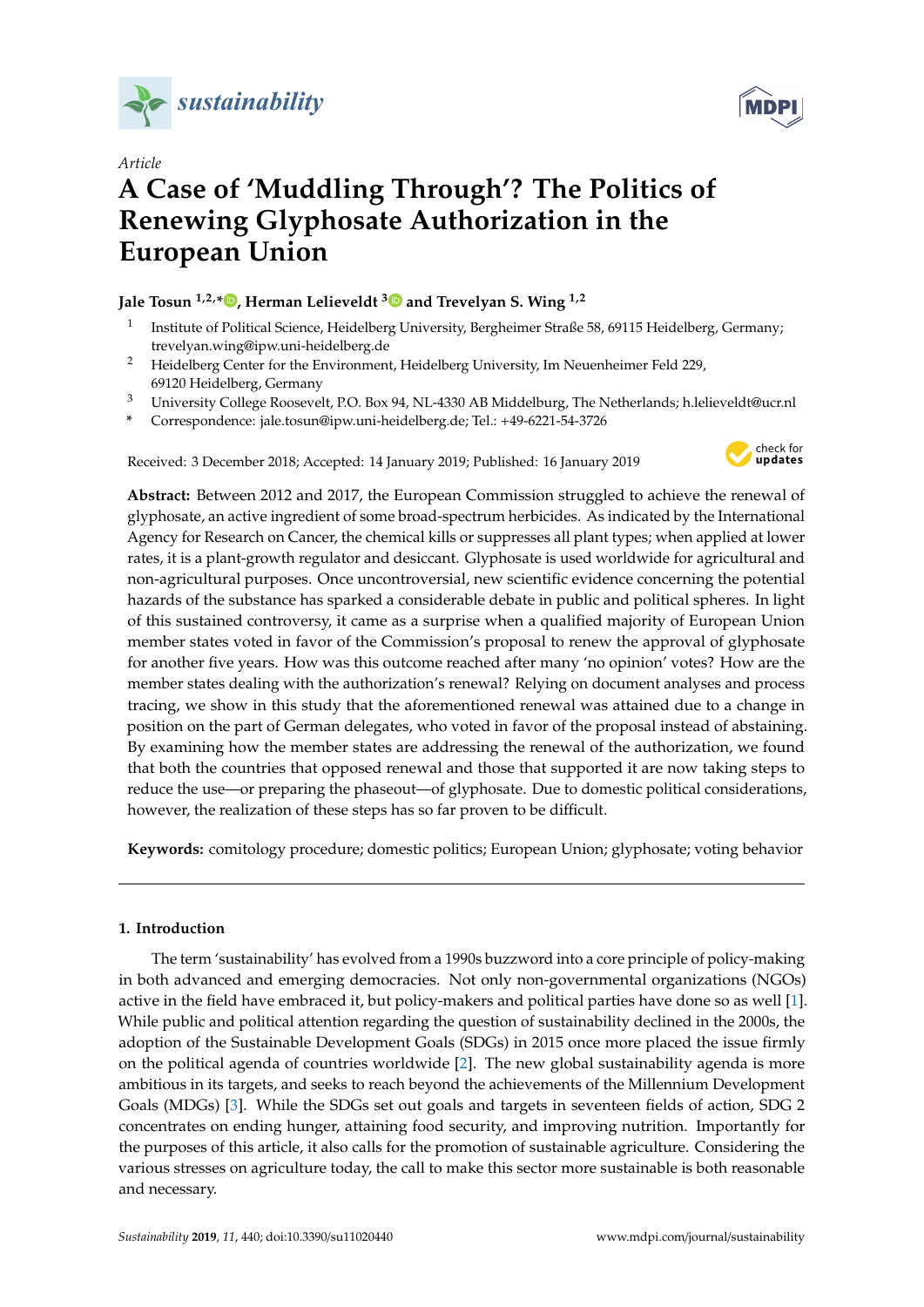Having a well-functioning agri-food system is vital for every society—even the most affluent ones—and in light of current conditions, appropriate policy measures are necessary to ensure that agriculture is also sustainable  $[4-6]$  $[4-6]$ . Indeed, among the most pressing challenges in this sector is the need to produce food for a growing global population and address shortages in vital resources such as water; conflicts over land use (also a consequence of expanding biofuels production) [\[7\]](#page-14-4); soil degradation [\[8\]](#page-14-5); environmental contamination due to intensive agricultural practices (i.e., the use of agro-chemicals) [\[9\]](#page-14-6); and biodiversity loss [\[10,](#page-14-7)[11\]](#page-14-8). Furthermore, we must also deal with the various impacts of climate change [\[12\]](#page-14-9). The hot, dry summer of 2018 has shown Europeans how vulnerable

they are to shifting climatic conditions. This unusual weather not only devastated crops (especially in southern Europe), but also sparked discussions about whether surface water should be extracted at all for the purpose of irrigation [\[13\]](#page-14-10). The interdependencies between agriculture policy and other policy domains such as climate,

energy, environment, and health have helped to accommodate concerns originating from neighboring policy domains in agriculture policy [\[14](#page-14-11)[,15\]](#page-14-12). This process—also known as the 'integration' or 'nexus' approach [\[16,](#page-14-13)[17\]](#page-14-14)—is ongoing, and varies in the manifestations appearing both between and within countries (e.g., at the subnational level or across individual policy domains). Despite this abstract commitment to integrating agriculture policy with environmental concerns, when examining actual policy decisions the degree of policy integration is often limited, or even absent entirely [\[18\]](#page-14-15).

The clash between the ultimate goal of sustainable agriculture and current agriculture policy is epitomized by the 2017 renewal of the authorization for glyphosate—an active ingredient of some broad-spectrum herbicides [\[19\]](#page-14-16)—by the member states of the European Union (EU). The decision to extend the authorization period of glyphosate for another five years was not reached easily, and for a long period the member states failed to deliver an opinion on this issue in the relevant decision-making body: namely, the Standing Committee on Plants, Animals, Food and Feed (PAFF). This in turn led the European Commission to alter both its position on the matter and to approach the member states, offering them a shorter authorization period than initially planned. A sufficiently clear stance was adopted by the member states in the end, which allowed for a renewal of the authorization for a period of five years.

In this study, we pursued two objectives related to the renewal of glyphosate authorization in the EU: First, we examined the decision-making process and how it was possible to avoid (the potential of) a 'no opinion' scenario. Second, we sought to understand how the member states—those opposing or supporting the authorization's renewal—have endeavored to cope with the result, and what policy measures they have adopted (if any). To that end, we focused our analysis on France, Germany, and the Netherlands—three member states that voted differently on the Commission's proposal to renew glyphosate authorization—employing the methodology of process tracing, which draws on the analysis of various types of documents, to reconstruct the relevant actors' decisions. The dual analytical perspectives on the EU-level decision-making process and how policy-makers in the selected member states dealt with the voting outcome represents a novel contribution to the literature on policy-making under ambiguity in the EU's multi-level political system.

EU decision-making on glyphosate contains features similar to that regarding genetically modified organisms (GMOs), with voting in the relevant standing committee and appeal body likewise having culminated in 'no opinion' outcomes. There is in fact a direct link between GMOs and glyphosate: the active ingredient in 'Roundup'—the dominant herbicide used in agriculture, produced by the agro-chemical company Monsanto (recently bought out by Bayer)—is glyphosate [\[20\]](#page-14-17). Most GM crops are resistant to Roundup (or herbicides produced by other agro-chemical companies), rendering glyphosate an integral component of their cultivation. Monsanto sells Roundup along with its GM seed crops and, in the market of glyphosate producers, remains the dominant company [\[21\]](#page-14-18), although many others offer a generic product containing the substance. When farmers utilize GM crops sold by Monsanto, they have no choice but to buy and use Roundup by contractual obligation. The market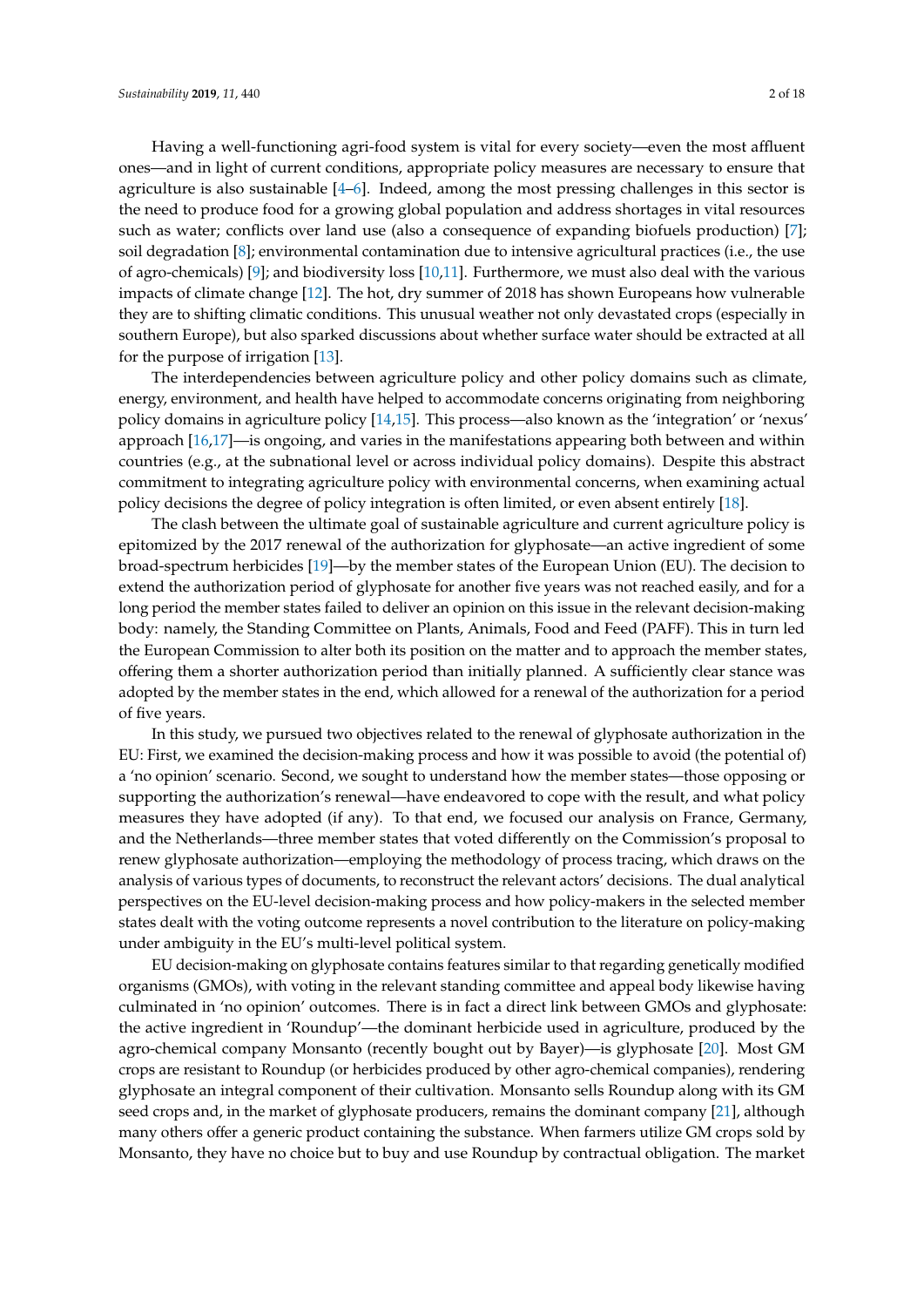power of Monsanto was an issue in the European glyphosate debate, with the news media reporting that the company had influenced the risk assessment carried out by the competent authorities.

In the first part of this study, therefore, we offer a brief overview of GMO regulation in the EU in order to identify similarities and differences. Subsequently, we develop a theoretical argument to explain the features of decision-making at the EU level, as well as decision-making in the member states following the renewal of glyphosate authorization. The next section provides an overview of the EU decision-making process, which is followed by an analysis of how the French, German, and Dutch governments have reacted to the authorization's renewal. Despite having voted differently on the proposal to renew authorization, each of the governments concerned is facing a situation in which there are influential political and societal groups both supporting and opposing glyphosate, hence complicating the domestic policy-making process. In the final section, we summarize our findings and provide concluding remarks.

# <span id="page-2-0"></span>**2. Comparing the Politics of GMOs and Glyphosate**

Before a decision was reached on renewing the authorization for glyphosate as an active substance in late November 2017, the European Commission was repeatedly confronted with 'no opinion' votes. In the case of such a result, neither the rejection nor the acceptance of a regulatory proposal is permitted. The Commission has frequently experienced such 'no opinion' votes on proposals related to the (re)authorization of GMOs [\[22\]](#page-14-19). The parallel voting outcomes can be explained by the similarity of both comitology procedures [\[23\]](#page-14-20) and the differences in opinion on the part of member states regarding both issues.

The comitology procedure for the (renewal of) authorization of GMOs and active substances includes the following steps [\[22](#page-14-19)[,24](#page-15-0)[–26\]](#page-15-1): First, a company submits an application to an EU member state. That member state—termed the 'rapporteur member state'—is then tasked with the initial scientific and technical evaluation of the GMO or active ingredient concerned, and prepares an assessment report that is in turn submitted to the European Food Safety Authority (EFSA). In consultation with other member states, EFSA carries out a peer review of the assessment report and sends its conclusions to the European Commission. Based on that review, the European Commission makes a proposal on whether or not to approve the GMO or active substance considered. A standing committee composed of representatives from all EU countries then votes on the Commission's proposal. The competent standing committee is the PAFF for glyphosate, and the Standing Committee on the Food Chain and Animal Health (SCFCAH) for GMOs.

If the Committee accepts the proposal by a qualified majority, it takes effect; if the proposal is rejected, it fails. Should the Committee fail to reach a qualified majority on the dossier (i.e., a 'no opinion' vote), the Commission may submit the draft implementing act to the Appeal Committee for further deliberation. The Appeal Committee is a procedural tool that gives the member states an opportunity to review the matter at a higher level of representation. If the Appeal Committee accepts the decision by a qualified majority, it takes effect; if the Committee indicates by a qualified majority that it opposes the proposal, the Commission may re-examine the draft and resubmit an amended one. However, in the event that the Appeal Committee fails to reach a qualified majority, the Commission can adopt the proposal. Once adopted, authorization is granted for a fixed period of up to ten years.

The EU authorized a number of GM crops until the mid-1990s, but some governments then began to change their positions on GMOs [\[22\]](#page-14-19). France (because of its voting power) was the most influential member state to transition from a pro-GMO to anti-GMO stance, a shift accompanying the entry into office of the left-wing government led by Prime Minister Lionel Jospin, which also included the anti-GMO Green Party [\[27\]](#page-15-2). The accession of Austria in 1995 likewise helped to bolster the anti-GMO camp, further altering the ratio between the two groupings with regard to voting power [\[22\]](#page-14-19). In 1998, skeptical governments reacted to the authorization of GM crops by signing a declaration asking the Commission to set out rules ensuring the labeling and traceability of GMOs. Otherwise, it was made clear, new authorizations of GMOs would be suspended [\[28\]](#page-15-3).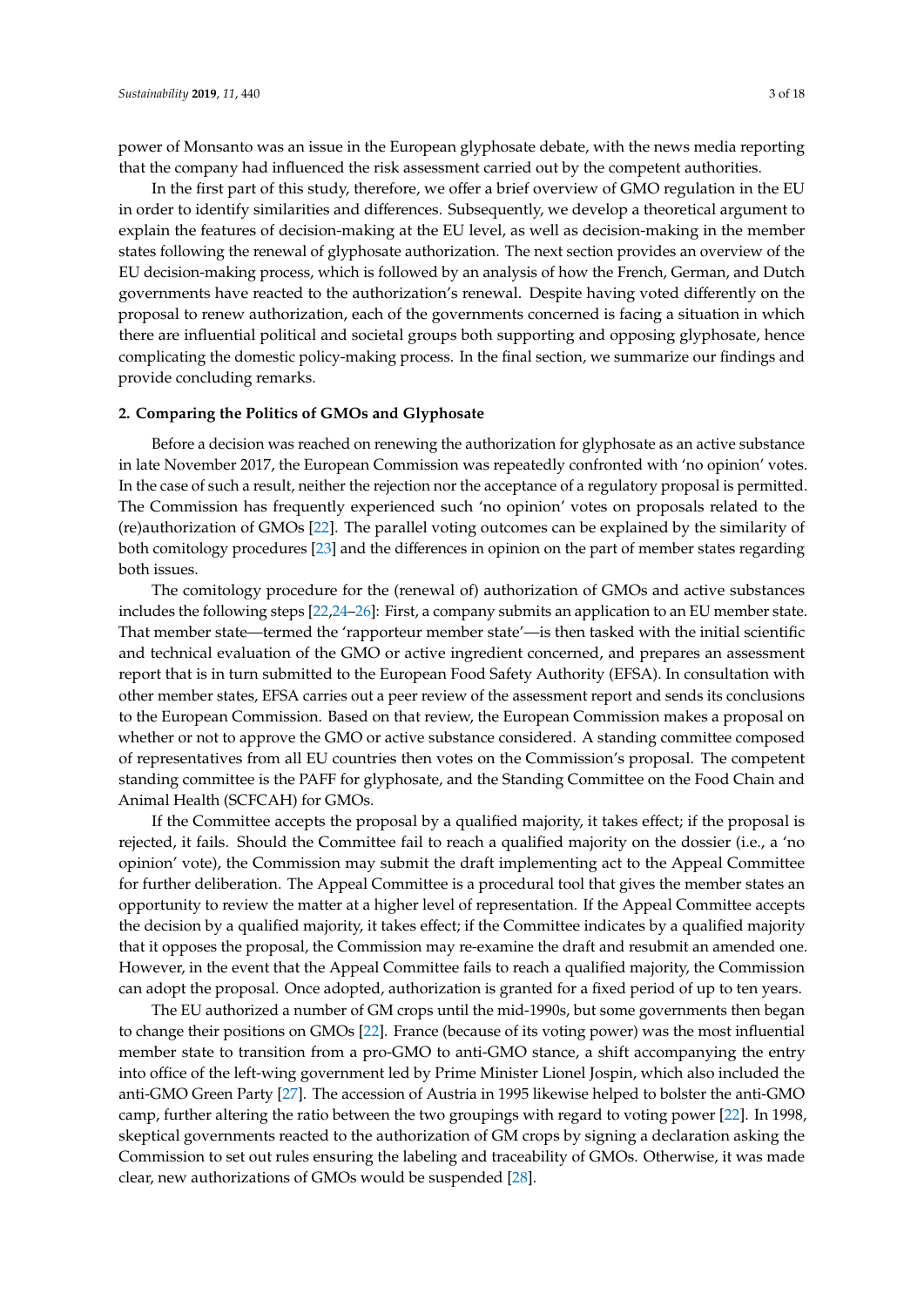While this de facto moratorium ended in May 2004, the stalemate between GMO supporters and opponents continued. To break that deadlock, the Commission proposed a Regulation amending the legal basis (Directive 2001/18/EC) in 2010 [\[22\]](#page-14-19). The corresponding Directive 2015/412 was eventually adopted in 2015, and now officially allows member states to opt-out from the authorization of GMOs [\[26\]](#page-15-1).

Compared to the GMO example, the first EU approval of glyphosate in 2002 went rather smoothly, with the chemical authorized on the basis of Commission Regulation (EEC) No 3600/92 (as amended) for a period of ten years. The renewal of the authorization for glyphosate is governed by Regulation (EC) No 1107/2009 of the European Parliament and Council concerning the placing of plant protection products on the market. On that legal foundation, the Commission first proposed to the member states that they renew the approval of glyphosate in 2016, but there was insufficient support for the proposal—either in favor or against. We will look into this decision-making process in detail in the subsequent sections.

As shown above, according to EU rules both GMOs and glyphosate are governed by a similar procedure when it comes to (the renewal of) authorization. Voting on each in the competent standing committees—the PAFF and SCFCAH, respectively—and Appeal Committee produced 'no opinion' outcomes. The reasons underlying these voting results are similar, with GMOs and glyphosate both associated with uncertainty with regard to their potential adverse effects on humans and the environment [\[20](#page-14-17)[,29\]](#page-15-4). Some member states have therefore resorted to the precautionary principle in order to justify their opposition to the Commission's (re)authorization proposals [\[22,](#page-14-19)[30\]](#page-15-5). According to the European Commission [\[31\]](#page-15-6), this principle can be invoked when a product or process has a potentially dangerous effect, and if a scientific and objective evaluation is not able to determine that risk with sufficient certainty. In reality, however, the application of the precautionary principle is determined by the dynamics of the relevant political process. Sometimes its application is accepted by the European Commission, and in other instances it is challenged [\[32\]](#page-15-7).

Despite numerous similarities between the politics of glyphosate and GMOs, there is one important distinction: GMOs are cultivated in very few member states (most prominently in Spain), and they are not critical for agri-food production in the EU as a whole [\[29\]](#page-15-4). The situation is markedly different for glyphosate, which is used widely in conventional farming throughout Europe, and not only with GM crops [\[33,](#page-15-8)[34\]](#page-15-9). Moreover, it has been deployed extensively for non-agricultural purposes as well, from weed control on the part of municipalities in urban areas to gardening. Such extensive use has generated concern among European authorities regarding, for example, the contamination of groundwater and surface water [\[9\]](#page-14-6). From that perspective, the controversy surrounding glyphosate directly relates to issues of human health, environmental protection, and weighing the economic benefits of pesticides against the health and environmental costs associated with their use. This topic is therefore likely to generate much more internal division within EU member states compared to GMOs.

This difference in relevance and actors involved in the policy-making process, we hypothesize, explains not only the controversy among the member states in the context of EU decision-making, but also the policy measures adopted within them following the renewal of the relevant authorization.

## <span id="page-3-0"></span>**3. Theoretical Argument**

In this study, we are interested in explaining the policy decisions taken following the renewal of the authorization for glyphosate. Of course, domestic decision-making is affected by how member states vote at the EU level, and in the context of glyphosate voting in the PAFF and Appeal Committee was preceded by negotiations among the political parties forming each individual government, with domestic politics kicking in once more after agreement was reached at the EU level. More precisely, we are interested in understanding why political actors disagree on how to address glyphosate, and how that disagreement in turn affects policy-making. To understand this, we must take into consideration the

- expected benefits and costs of using—or banning—glyphosate;
- uncertainty associated with assessing these two parameters (i.e., costs and benefits);
- and the influence of organized interests [\[35,](#page-15-10)[36\]](#page-15-11).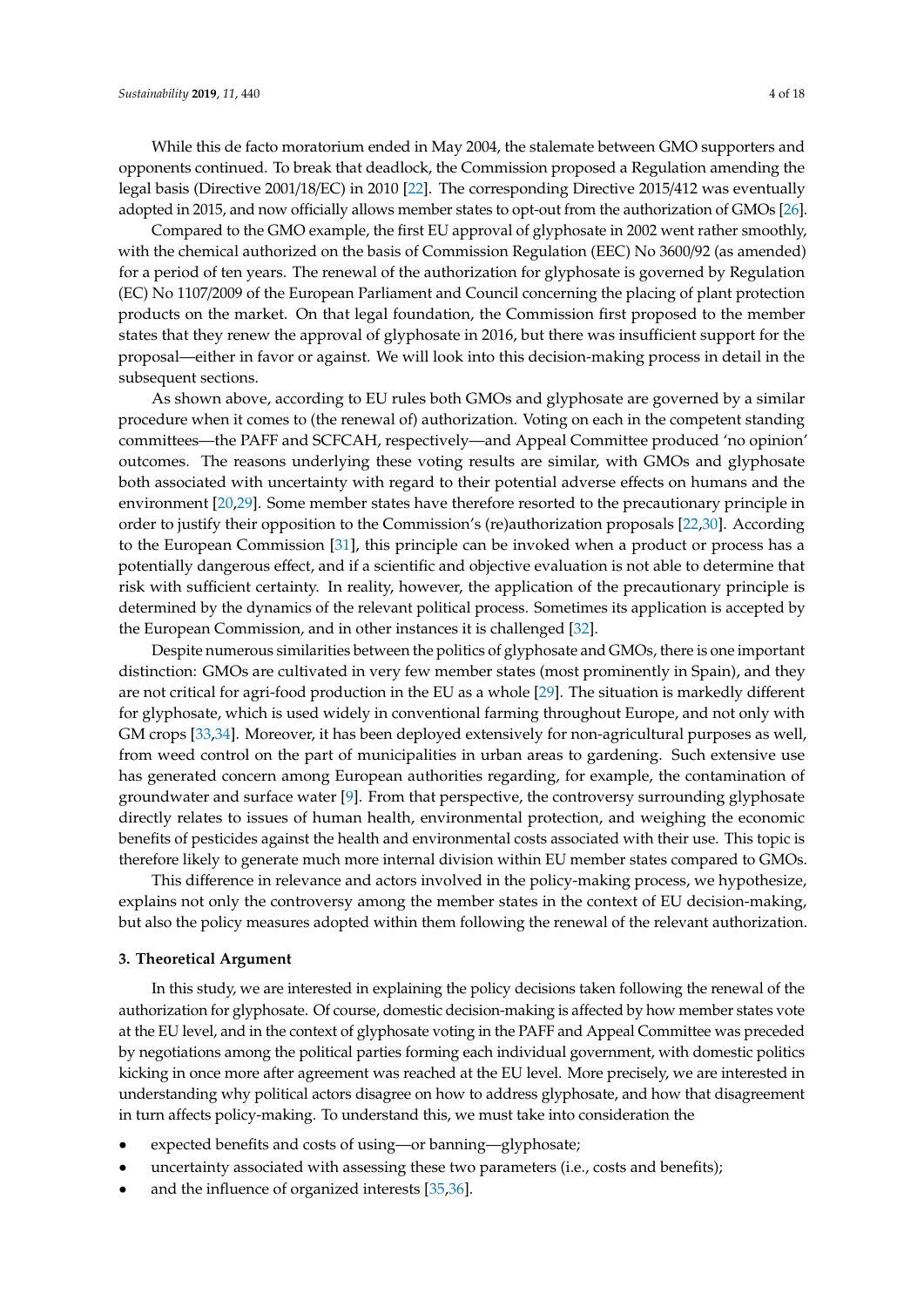Given the widespread use of glyphosate in conventional agriculture, a ban on the substance is likely to impose additional costs on farmers [\[37\]](#page-15-12). As a result, the political discourse on this topic has unsurprisingly been affected by interest groups representing the farming sector. The United Kingdom Farming Unions [\[38\]](#page-15-13), for example, published an open letter in which the signatories stated that "European farmers need glyphosate to provide a safe, secure and affordable food supply while increasingly responding to consumer demand for greater environmental sensitivity." This statement is notable, as it suggests that a rise in food prices (due to labor increases and added time) is likely to follow in the wake of a glyphosate ban. In other words, a policy-maker not only needs to take the additional costs imposed on farmers into account, but also those falling on consumers—a significantly larger group.

On the other hand, there have also been new revelations concerning glyphosate, and policy-makers must factor these in as well—either when assessing the expected costs of using the chemical or the expected benefits of banning it. As detailed by Myers et al. [\[20\]](#page-14-17), the principal scientific insights can be summarized as follows: glyphosate has been found to contaminate drinking water sources and soil, and the World Health Organization's International Agency for Research on Cancer (IARC) has classified glyphosate as a probable human carcinogen. When taking this information into account, and the consequent uncertainty regarding glyphosate, the cost-benefit analysis becomes more complicated and brings interest groups representing environmental and health-related concerns to the fore.

Another element that must be accounted for when it comes to domestic policy-making is that the consequences of banning glyphosate are discussed (controversially) in terms of the availability of alternatives, their effectiveness, and their characteristics with regard to human and environmental risks and hazards. Do alternatives exist, and for what types of agriculture? Are their risks indeed lower than those attributed to glyphosate? These are questions that are now hotly debated among scientists [\[39\]](#page-15-14), and yet policy-makers must now decide—in a reliable manner—on a future regulatory regime. In this context, the latter can be expected to abstain from changing the rules of the game too often and without good reason.

Given these features, we anticipate that domestic policy-making processes in the member states will resemble each other—both in member states that opposed the renewal of glyphosate and in those that supported it. Even member states that sought to ban the substance must take all of the above considerations into account when designing a national regulatory regime. Meanwhile, the persisting uncertainty in accessing the benefits and costs of glyphosate use provide an opportunity structure for interest groups to further influence the stance of policy-makers.

A more accurate means to conceive of the uncertainty in this particular instance is ambiguity. According to Brugnach et al. [\[40\]](#page-15-15), ambiguity is a type of uncertainty resulting from the simultaneous existence of multiple approaches to framing a problem. In the case of glyphosate, the risks associated with the chemical are framed in very different ways by the various actors participating in the policy process. As described above, farmers' associations and interest groups representing the agro-chemical industry will downplay risks and stress benefits, whereas environmental NGOs and groups working on the promotion of public health will place greater emphasis on risks while downplaying benefits. In decision-making, the existence of ambiguity is important as it can prevent the articulation of a solution to a policy problem. In such a situation, a problem cannot be characterized adequately. Rational choice theories of policy-making, in particular, stress the need for developing a sufficient understanding of a problem in order to be able to design policy solutions to it [\[41\]](#page-15-16).

The ambiguity of the phaseout options is likely to lead to an incremental policy-making scenario in which small-scale measures are proposed and implemented. Such incrementalism is associated with the classic work of Lindblom [\[42,](#page-15-17)[43\]](#page-15-18) on the "science of muddling through." According to Lindblom, policy-makers often base policy solutions on partial knowledge and the prioritization of certain 'values' over others. The political process is conceived of as a game, whereby each interest group acts as a watchdog for its values and attempts to influence policy-makers accordingly. Each policy-maker, meanwhile, concentrates on one specific aspect of a policy problem. The participation of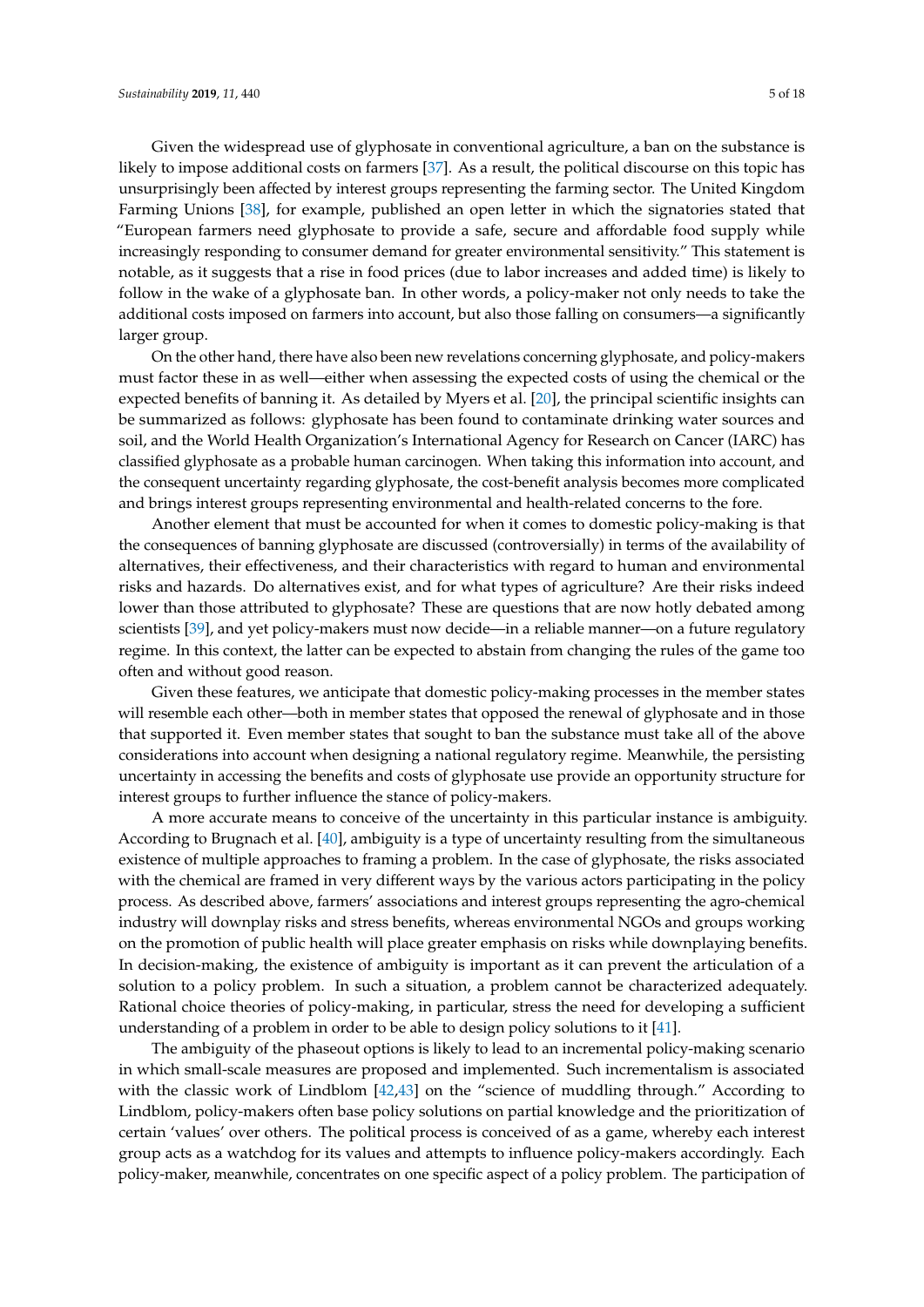many decision-makers is therefore needed to guarantee that all interests are given adequate attention. Ultimately, the policy process is characterized by negotiation, bargaining, and compromise-seeking between policy-makers who represent specific values and interests [\[44\]](#page-15-19). This can prevent major policy change.

## **4. The Renewal Process for Glyphosate**

Glyphosate has been used in EU member states for many years. In Germany, for example, glyphosate has been authorized as a component of herbicides since 1974 [\[45\]](#page-15-20). It was only in 2002, however, that glyphosate was first approved—for a period of ten years—according to EU rules on pesticides. Originally set to expire in 2012, this authorization was extended until the end of 2015 on the basis of Commission Directive 2010/77/EU. The period between 2012 and 2015 was used to carry out a scientific assessment of glyphosate by Germany (as the rapporteur member state) and EFSA (but in consultation with the other member states) as required by Commission Regulation (EU) No 1141/2010, and as amended by the Commission Implementing Regulation (EU) No 380/2013 [\[46](#page-15-21)[,47\]](#page-15-22). The German Federal Institute for Risk Assessment provided its initial evaluation of the dossier, which was received by EFSA in December 2013. The peer review mechanism began in 2014, with the distribution of a report requesting consultation from the member states and the European Glyphosate Task Force, represented by Monsanto Europe S.A. [\[47\]](#page-15-22).

Towards the end of that period, the IARC had assessed glyphosate and concluded that it was "probably carcinogenic to humans." This finding resulted in widespread concern over the substance and whether its authorization should be renewed, and induced the European Commission to provide EFSA with a mandate to consider the IARC findings with regard to the potential carcinogenicity of glyphosate in the ongoing peer review. In October 2015, EFSA [\[47\]](#page-15-22) concluded "that glyphosate is unlikely to pose a carcinogenic hazard to humans and the evidence does not support classification with regard to its carcinogenic potential according to Regulation (EC) No 1272/2008 on classification, labeling and packaging." In its conclusion, however, EFSA identified a data gap to rule out the potential endocrine activity of glyphosate, which the agency had observed in one of the studies consulted [\[48\]](#page-15-23). EFSA's 2015 report was heavily criticized in 2017 as having been unduly influenced by Monsanto, with revelations that the assessment contained passages that had been directly lifted from Monsanto's own documents [\[49\]](#page-16-0).

In light of EFSA's conclusion, the Commission presented a proposal to the member states in early 2016 to renew the approval of glyphosate for 15 years, but this first attempt failed due to a 'no opinion' vote (European Commission 2017). In order to overcome the uncertainty regarding the chemical's potential carcinogenicity, and the ensuing reservations on the part of some member states, the Commission gave a mandate to the European Chemicals Agency (ECHA) to assess the hazard properties of glyphosate before it continued the process of renewing approval for the substance. After asking ECHA for an additional scientific evaluation, the Commission went ahead and requested that the member states vote again on the renewal of glyphosate authorization in June 2016, resulting in yet another 'no opinion' vote. Left once more with this outcome, the Commission decided to extend the approval of glyphosate for six months after the receipt of the ECHA report (until 31 December 2017 at the latest). Around the same time, the member states supported the Commission's proposal to amend the conditions for the existing approval of glyphosate, making them more restrictive to provide better protection for humans and the environment [\[48\]](#page-15-23).

As ECHA presented its opinion to the European Commission on 15 June 2017, it became clear that the approval of glyphosate would expire on 15 December 2017 unless authorization was renewed by the member states. In its report, ECHA's [\[50\]](#page-16-1) Committee for Risk Assessment concluded that "current scientific evidence does not support the classification of glyphosate for carcinogenicity."

Between May and October 2017, several discussions took place between the European Commission and the member states regarding the possible renewal of glyphosate. During this period, the findings of the EFSA [\[51\]](#page-16-2) study on the potential endocrine activity of glyphosate became available, which concluded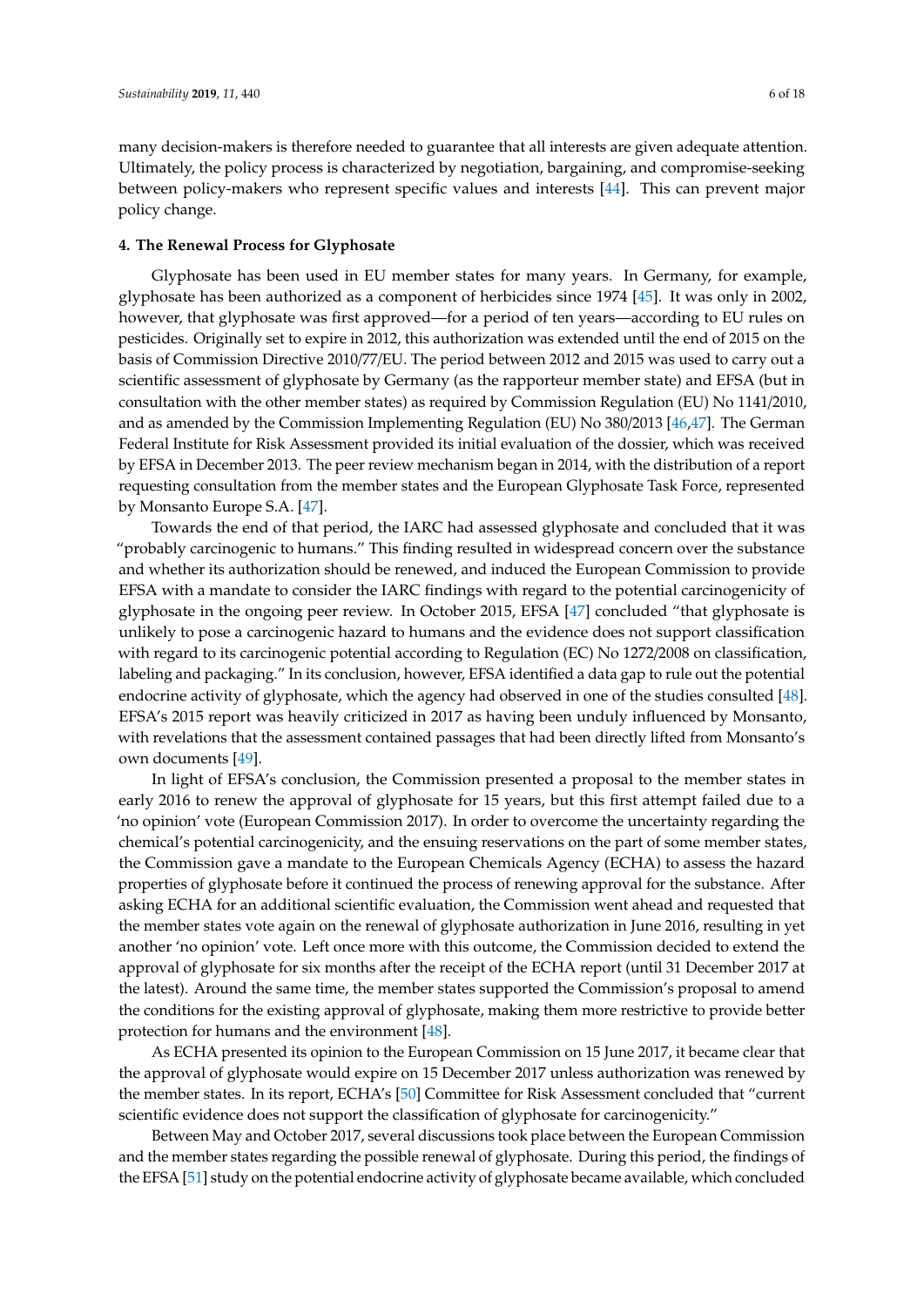that "the weight of evidence indicates that glyphosate does not have endocrine disrupting properties through oestrogen, androgen, thyroid or steroidogenesis mode of action based on a comprehensive database available in the toxicology area." This conclusion by EFSA was factored into the updated version of the proposal presented by the Commission in October 2017. However, it was also during this period when revelations emerged in the news media that the 2015 EFSA opinion had been influenced by Monsanto [\[49\]](#page-16-0). In this context, in October 2017 the Commission officially received the submission of a successful European Citizens' Initiative calling for a ban on glyphosate, a change to the comitology procedure for approving active substances, and the setting of EU-wide mandatory reduction targets for pesticide use. Figure [1](#page-6-0) illustrates the support for the initiative among the individual member states [\[52\]](#page-16-3).

<span id="page-6-0"></span>

own elaboration based on data from http://ec.europa.eu/citizens-initiative/public/initiatives/successful/ details/2017/000002. The bar graphs depict the votes both for the countries that were included in the total number of signatories and those that were excluded (as they received the certificates after the time of submission). The percentage share of signatories was calculated on the basis of the total population of the member states in 2017, as reported by Eurostat.  $340$  calculated on the basis of the total population of the member states in  $2017$ **Figure 1.** Support for the European Citizens' Initiative on a Glyphosate Ban, 2017. Source: Authors'

role in the proc[ed](#page-2-0)ure to renew authorization—see Section 2) adopted a resolution opposing the Commission's proposal to renew the authorization of glyphosate. According to the European Parliament, the "Commission's draft implementing regulation fails to ensure a high level of protection of both human and animal health and the environment, fails to apply the precautionary principle, and exceeds the implementing powers provided for in Regulation (EC) No 1107/2009" [53]. It demanded a complete ban on glyphosate-based herbicides by 15 December 2022, with the adoption of earlier intermediate bans on use by households. In so doing, the European Parliament referenced the broad support for such a ban as evidenced by the European Citizens' Initiative [53]. The Members of the European Parliament adopted the text with 355 votes in favor of banning glyphosate, 204 against, and 111 abstentions. Figure 2 provides an overview of these votes, broken down by the individual political groups of the European Parliament. In its plenary session on 24 October, the European Parliament (which only plays a consultative

352 Nevertheless, the Communication reveals that the views of the European Parliament had been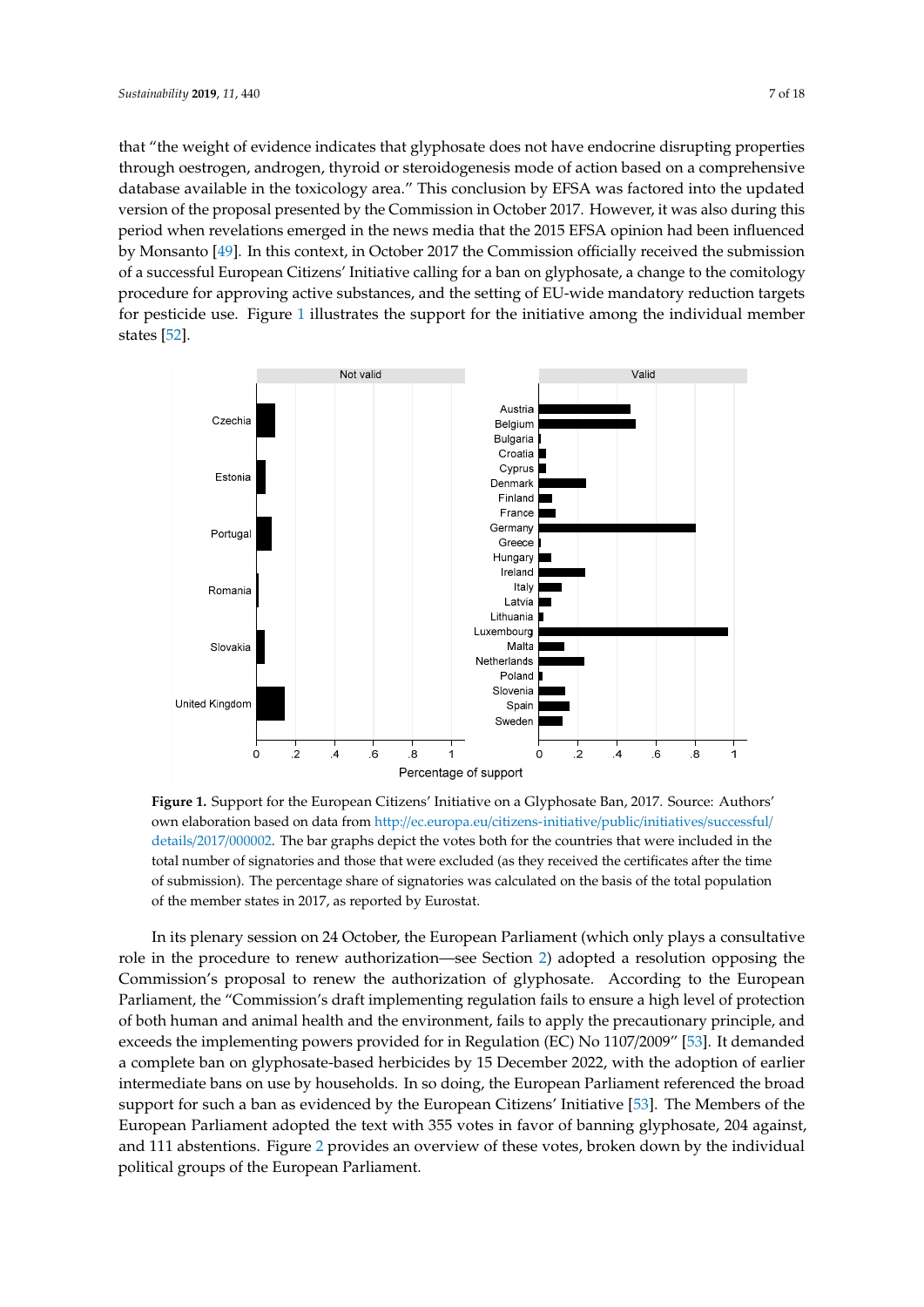<span id="page-7-0"></span>

own elaboration based on data from [www.votewatch.eu.](www.votewatch.eu) The European Parliament consists of the following groups: Alliance of Liberals and Democrats for Europe (ALDE), European Conservatives and Reformists (ECR), Europe of Freedom and Direct Democracy (EFDD), Europe of Nations and Freedom (ENF), European People's Party (EPP), European United Left–Nordic Green Left (GUE-NGL), Greens–European Free Alliance (Greens–EFA), Non-Inscrits (NI), and Progressive Alliance of Socialists and Democrats (S&D). **Figure 2.** Voting on the European Parliament's Resolution to Ban Glyphosate, 2017. Source: Authors'

On 25 October 2017, the Commission held another round of discussions with the member states on the proposal to renew the authorization of glyphosate, and tested the waters for a shorter renewal period of ten, seven, and three years, respectively. No qualified majority seemed attainable for any of these options. Ten countries indicated that they would vote against a ten-year renewal, whereas sixteen delegates stated that they would vote in favor. The representatives of Germany, France, and Italy, meanwhile, maintained that they would support a three-year market authorization, with the control of the control of the control of the control of the control of the control of the control of the control of the c French delegates arguing that "the short-term extension would allow time to find alternatives for the controversial [and] widely-used weed killer" [\[54\]](#page-16-5).<br>
controversial [and] widely-used weed killer" [54].

The views expressed during this round of discussions led the Commission to present another version of its proposal, this time for a five-year renewal period, with member state delegates casting<br> their votes in the PAFF on 9 November 2017. As in previous rounds, the PAFF delivered a 'no opinion' outcome [\[48\]](#page-15-23). Then, on 27 November 2017, the Appeal Committee returned a surprising result: a qualified majority in favor of the proposal. As shown by Figure [3,](#page-8-0) this outcome was achieved because the German delegates changed their position and voted in favor of the proposal, rather than abstaining [\[55\]](#page-16-6). On 12 December 2017, following years of discussion and controversy, and after four revisions, the Commission was finally able to adopt its proposal to renew the approval of glyphosate for five years. On the same day, it likewise adopted its response to the European Citizens' Initiative [\[24\]](#page-15-0), which concludes that the Commission "has no basis to submit to the co-legislators a proposal to ban glyphosate."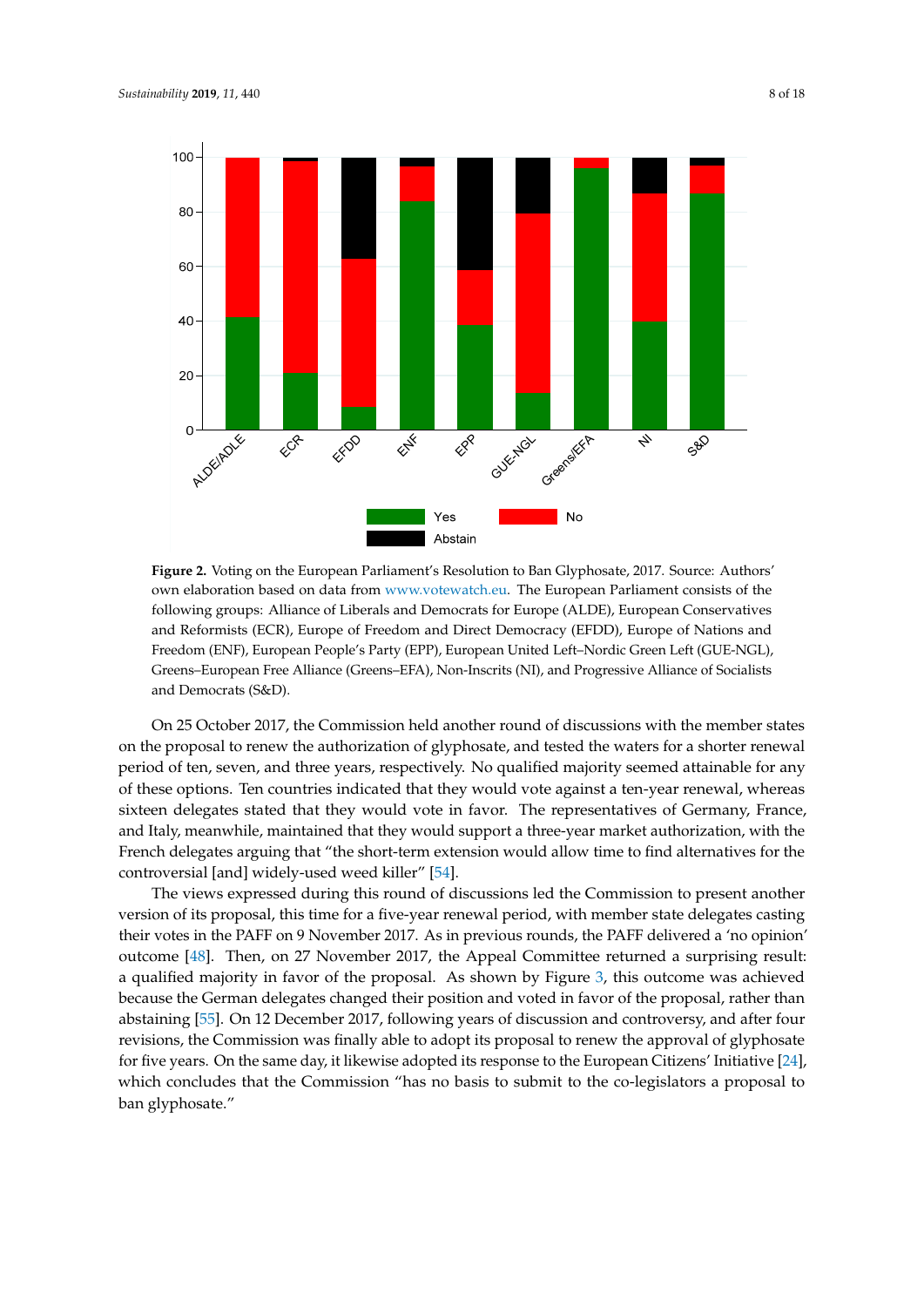<span id="page-8-0"></span>

Circle: PAFF & Appeal Committe Diamond: Appeal Committee Square: PAFF

based on data from Agra-Europe [\[54\]](#page-16-5) and EUobserver [\[55\]](#page-16-6). **Figure 3.** Voting in the PAFF and the Appeal Committee, 2017. Source: Authors' own elaboration

taken into account—along with the ongoing public and political controversy surrounding glyphosate in the various parts of the EU's multi-level system—and that the period for the authorization's renewal had been reduced as a consequence. Furthermore, on the same page of the Communication, the Commission states that it can review the approval of glyphosate should new scientific evidence emerge indicating that the chemical does not fully comply in light of the existing risk assessment. Lastly, the Commission points out that the member states may decide to introduce restrictions or bans on the use of the substance if they possess evidence related to the particular circumstances of their countries. We will explore the member states' approaches to addressing the renewal of glyphosate authorization in the following section. Of greater importance for the present analytical step, however, is understanding why the German delegates changed their position on the Commission's proposal. Nevertheless, the Communication reveals that the views of the European Parliament had been

Referring back to the example of GMO authorization, the German government has mostly abstained in these votes [\[22\]](#page-14-19). This is due to the nature of the multi-party coalition governments that rule Germany, in which one party typically nominates the Minister of the Environment and another the Minister of Agriculture. There are exceptions to this rule. In 2009 and 2013, for example, the Minister of the Environment was a member of the Christian Democratic Union (CDU) and the Minister of Agriculture a member of the Christian Social Union (CSU)—the CDU's Bavarian 'sister party.' Both ministers must agree on the vote they wish to cast in the competent standing committee and the Appeal Committee. If they cannot do so, they must abstain.

During the period of decision-making on the renewal of glyphosate authorization, German politicians were initially trying to form a coalition government between the CDU, CSU, Green Party, and Free Democratic Party (FDP) in the wake of the federal elections that had taken place on 24 September 2017. The attempts to form a coalition government between these four parties failed on 19 November 2017, and the Social Democratic Party (SPD) was at first hesitant to renew the prior coalition government with the CDU and CSU. The third cabinet of Chancellor Angela Merkel thus had to act as a caretaker government until 14 March 2018. The 'hot phase' of the glyphosate decision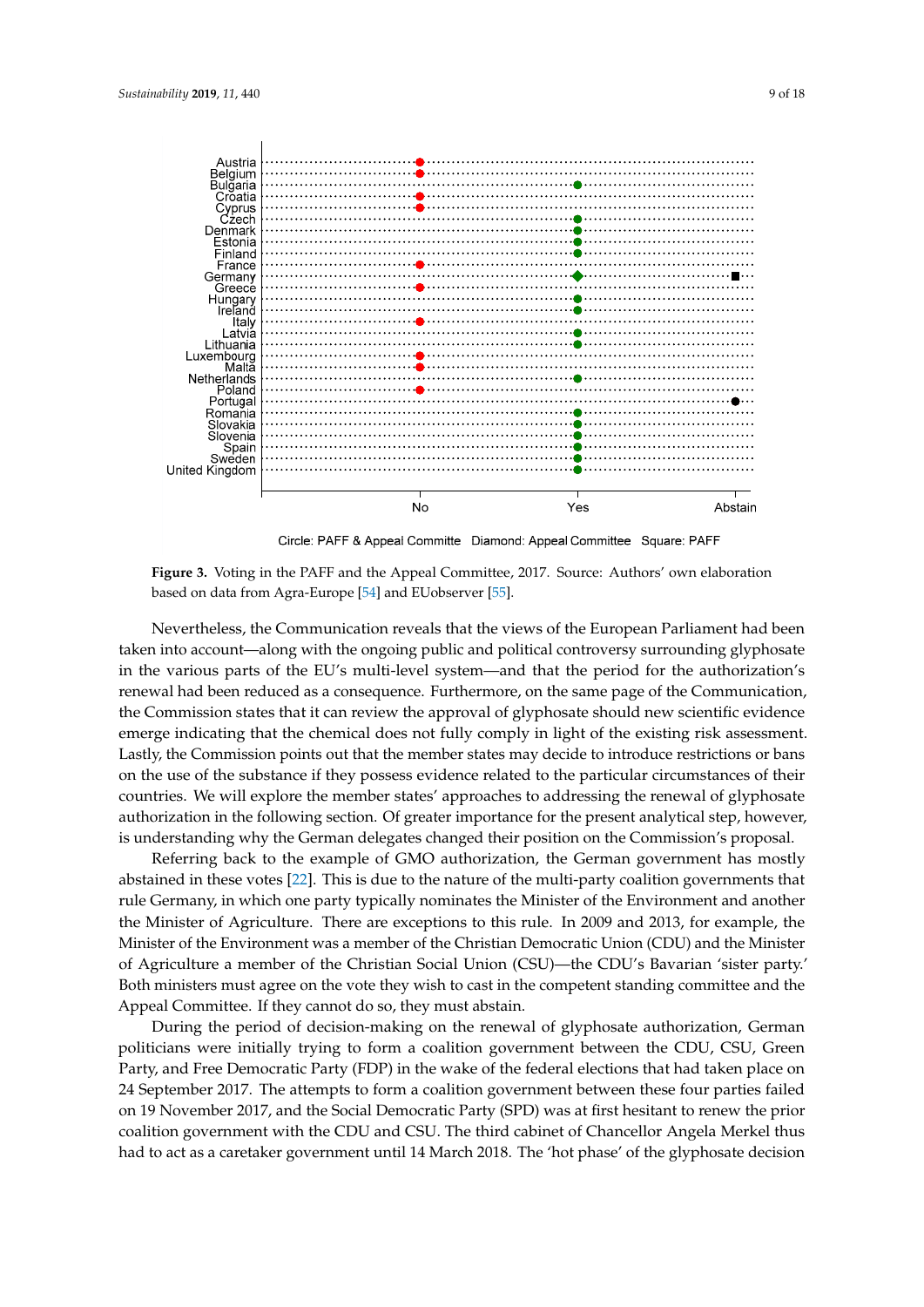therefore coincided with the difficult period of government formation in Germany and the existence of a caretaker government there.

In the previous (regular) government, as well as in the caretaker government, Christian Schmidt (CSU) was Minister of Agriculture and Barbara Hendricks (SPD) Minister of the Environment. Already during the electoral campaign, Christian Schmidt had promised farmers that he would support the renewal of glyphosate authorization. In May 2017, the minister referred to the glyphosate controversy as a negative example of how political decisions can fail to take scientific evidence into account. He argued that the critics would not engage with the scientific findings on glyphosate, and that he would trust the assessment and scientific approach of the German Institute for Risk Assessment [\[56\]](#page-16-7). According to news media information, the competent department in the Ministry of Agriculture recommended that the minister vote in favor of renewal as early as July 2017, even against the will of the Minister of the Environment [\[57\]](#page-16-8).

Nevertheless, it still came as a surprise when—during the vote in the Appeal Committee on 27 November 2017—Minister Schmidt asked the German delegates to vote in favor of the Commission's revised proposal to renew authorization, despite the veto of Minister Hendriks. Germany was therefore pivotal in avoiding a 'no opinion' scenario [\[54\]](#page-16-5), and gave the Commission political legitimacy for the renewal of glyphosate authorization. The country's 'yes' vote led to an outcry among SPD representatives, however, and even Chancellor Merkel (CDU) criticized Minister Schmidt for his behavior—further complicating the ongoing negotiations on the formation of a coalition government [\[57\]](#page-16-8). While calls for Schmidt's resignation from the caretaker government went unheeded, he was later replaced by Julia Klöckner (CDU) in the fourth Merkel cabinet, which entered into office on 14 March 2018.

On the website of the German Ministry of Agriculture, there is a section that explains why the country voted in favor of the European Commission's proposal. According to this explanation, the Commission would have extended the authorization of glyphosate regardless of the voting outcome. By voting in favor of the proposal, it was argued, Christian Schmidt was able to enforce restrictions on glyphosate use that would not have been tenable had Germany abstained [\[45\]](#page-15-20). It is difficult to say whether the Minister of Agriculture would have also voted in favor of the proposal under regular circumstances—that is, not during a period presided over by a caretaker government. However, the internal documents of the Ministry of Agriculture, to which news media such as *Süddeutsche Zeitung* [\[57\]](#page-16-8) refer, indicate that the 'yes' vote in the Appeal Committee was prepared beforehand.

#### **5. A Case of 'Muddling Through'? Decision-Making in France, Germany and The Netherlands**

In this section, we examine how the member states have reacted to the five-year renewal of glyphosate authorization. Considering the limited renewal period, we expect that both the member states that voted in favor of, and those that opposed, the Commission's proposal must now enact relevant policy measures. In other words, despite their different voting patterns on the Commission's proposal, we hypothesize that policy-makers in France, Germany, and the Netherlands are currently faced with the same decision-making situation under ambiguity.

We focused our analysis on these three countries because France opposed the proposal while the Netherlands supported it. Germany, for its part, is a special case as its government as a whole (and in particular the SPD coalition partner) opposed the Commission's proposal. Nevertheless, as described in the previous section, the Minister of Agriculture asked the country's delegates to back a 'yes' vote. An investigation of these three case studies is therefore likely to provide some analytically intriguing insights into the domestic politics perspective of glyphosate-related policy-making. As formulated in Section [3,](#page-3-0) we hypothesize a policy-making pattern that is incremental and which corresponds to what Lindblom [\[42](#page-15-17)[,43\]](#page-15-18) labeled as 'muddling through.'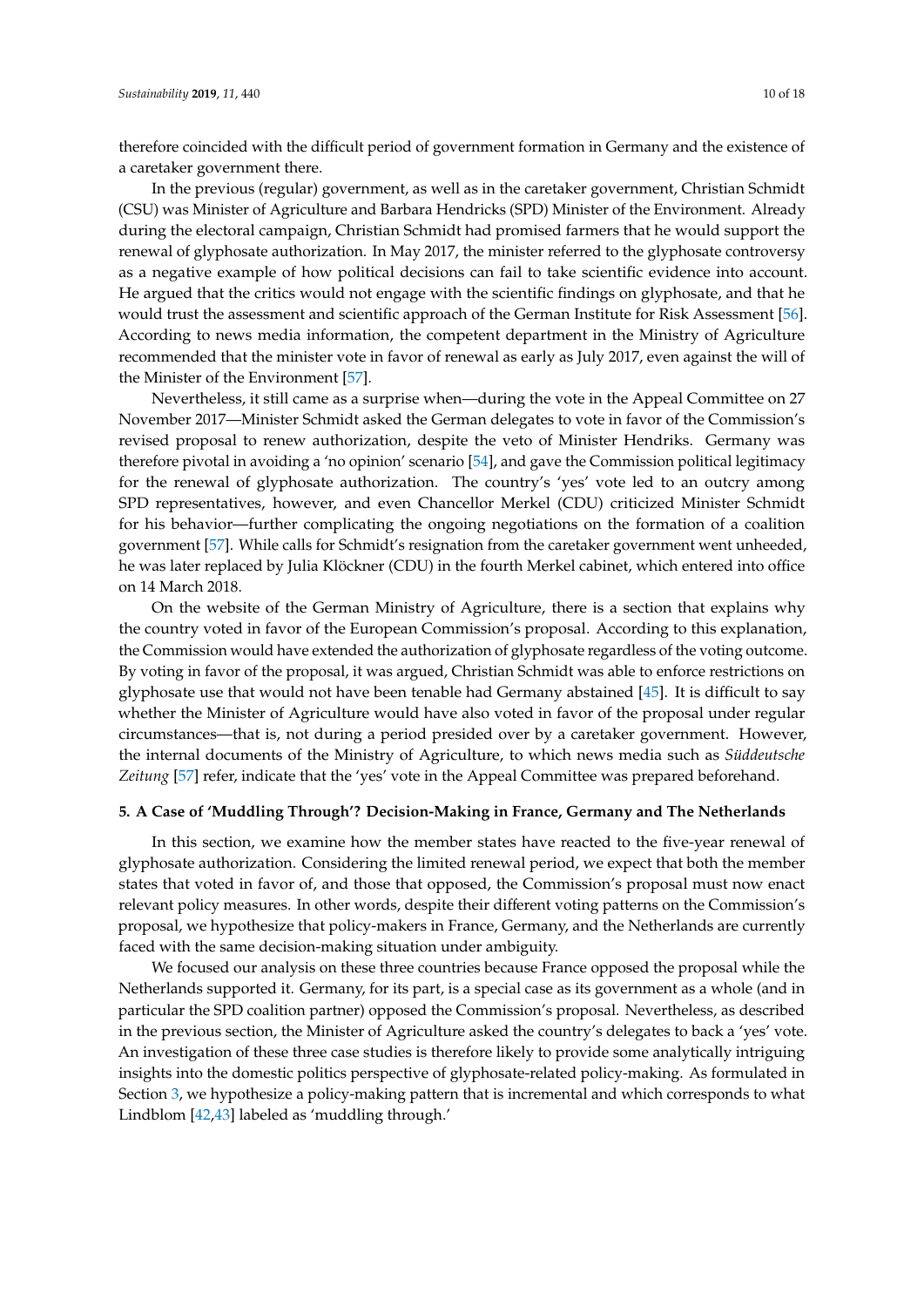#### *5.1. France*

Immediately following the approval of the Commission's proposal on 27 November 2017, French President Emmanuel Macron announced that he would take all necessary measures to ensure that glyphosate would be banned in France as soon as an alternative was available—at the latest within three years [\[58\]](#page-16-9). In January 2018, President Macron stated that he would exempt farmers from the proposed ban in three years' time should no alternative to glyphosate be identified by that point [\[59\]](#page-16-10). In parallel, Minister of the Environment Nicolas Hulot, together with ministers from Belgium, Greece, Luxembourg, Malta, and Slovenia, stressed his concern regarding the potential hazards of glyphosate and cited the European Citizens' Initiative and its call for a ban on the chemical [\[60\]](#page-16-11).

According to Reuters [\[59\]](#page-16-10), the French President's announcement of the ban on glyphosate caused an outcry among farmers, who subsequently mobilized their interest groups in order to prevent its implementation. The National Federation of Agricultural Holders' Unions, the largest farming union in France, opposed the idea of a ban on the use of glyphosate and co-organized protests in Paris against the President's plan [\[61\]](#page-16-12).

The government's bill came before the French Parliament in May 2018. With 20 votes in favor and 63 against [\[62\]](#page-16-13), Amendment No. 1570, which sought to ban the active substance glyphosate, was rejected [\[63\]](#page-16-14). The Members of Parliament from the political right and center rejected the bill, arguing that the farmers should not be antagonized [\[61\]](#page-16-12). Notably, Members of Parliament belonging to Macron's own 'The Republic on the move!' (LRM) party also opposed the bill [\[62\]](#page-16-13).

After initially failing to gain a majority for the proposed three-year phaseout of glyphosate, the bill was put forward for a second time. The vote on Amendment No. 198 [\[64\]](#page-16-15) took place on 15 September 2018 and once more failed, despite the continued support of the French President. The vote was narrower this time, with 35 votes in favor and 42 against [\[62\]](#page-16-13); interestingly, Minister of Agriculture Stéphane Travert (LRM), who had opposed a glyphosate ban during the first parliamentary vote—in contrast to the Minister of the Environment—again voiced his opposition [\[65\]](#page-16-16). Following these two failed attempts, the government created a website in November 2018 on which French farmers who phase out glyphosate can share their experiences, hoping to foster a dynamic whereby more farmers would consider discontinuing their use of the chemical [\[66\]](#page-16-17). In other words, with attempts to achieve a regulatory solution failing, the government is now seeking to reach its goal by means of self-regulation.

Overall, President Macron has been the most vocal opponent of glyphosate, announcing that he would take decisive measures to phase out the substance in France. So far, however, his plans have not garnered sufficient political support. Even if a ban is eventually implemented in the country, it is likely that there will be a number of exemptions included, as indicated by the summary of the failed Amendment No. 1570 [\[63\]](#page-16-14). In this context, it should be noted that the French government is divided on the matter of glyphosate, a feature it shares with its German counterpart.

# *5.2. Germany*

Following the surprising 'yes' vote in the Appeal Committee, the Minister of Agriculture and the Minister of the Environment of the caretaker German government made an effort to overcome their different positions concerning glyphosate and committed themselves to restricting its future use [\[67\]](#page-16-18). In that spirit, the coalition agreement for the incoming government of the CDU, CSU, and SPD [\[68\]](#page-16-19) stipulates that the country will adopt systematic reduction strategies for the chemical, with the goal of ending its use as soon as possible. To achieve that target, the coalition parties declared their willingness to collaborate with the agriculture sector and develop environmentally friendly alternatives. They also agreed that the policy measures taken would conform to EU rules.

In April 2018, Minister of Agriculture Julia Klöckner presented a proposal for an ordinance that would restrict the use of glyphosate. According to the proposal, glyphosate should be banned from use in private gardens, green areas such as parks and playing fields, near surface waters, and in nature protection areas. Its application would continue to be legal in agriculture, however, so long as the farmers concerned created local habitats for birds [\[69\]](#page-16-20). The proposal did not specify any dates (i.e.,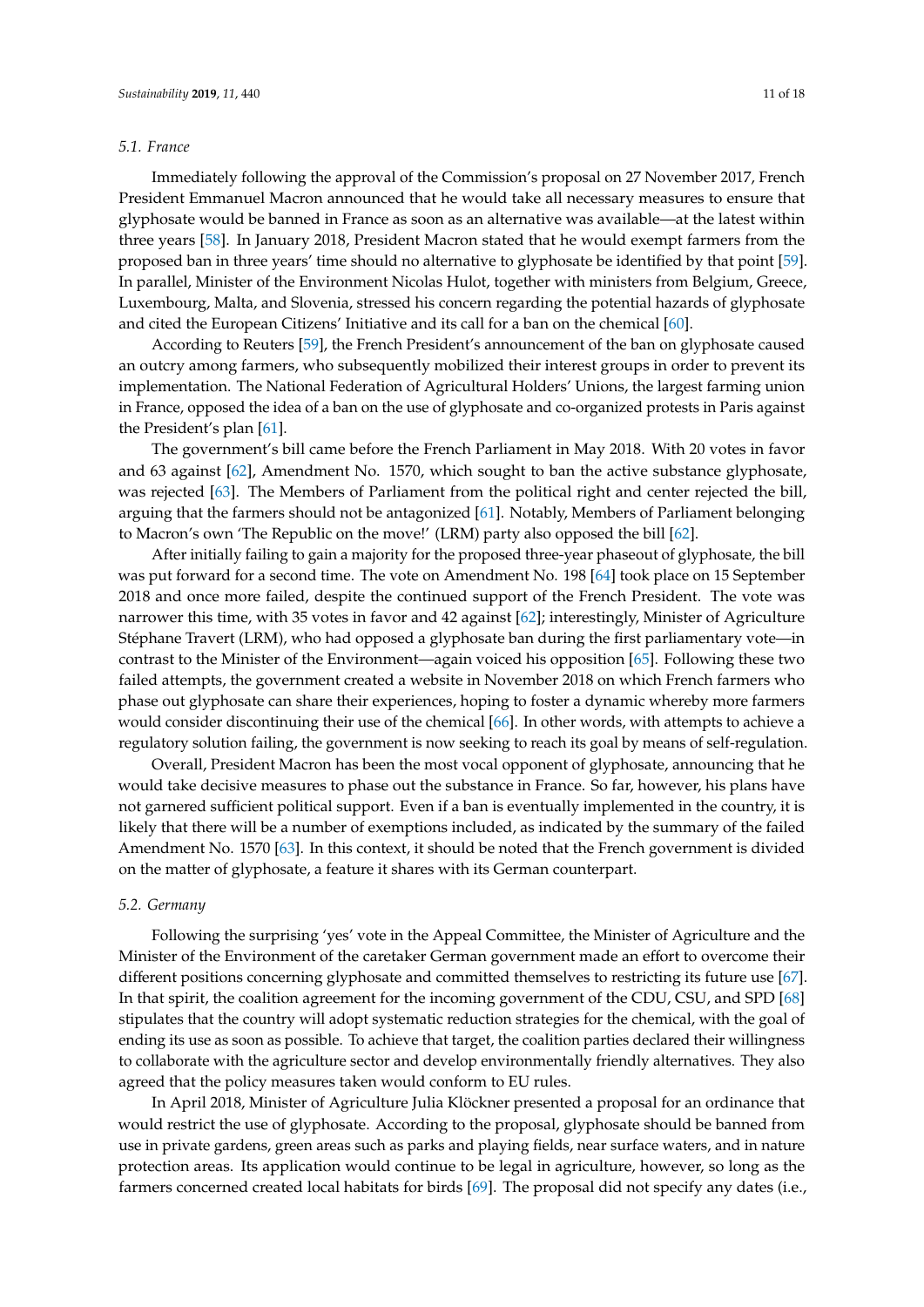beyond 2022, when the authorization of the chemical will expire at the EU level) and has not yet been adopted by the federal cabinet.

Minister of the Environment Svenja Schulze (SPD), meanwhile, supports a complete ban on glyphosate—one ideally implemented during the current legislative period [\[69\]](#page-16-20). She presented a proposal of her own in November 2018, which stated that after 2020 glyphosate could only be used in agriculture if farmers left ten percent of their arable land untreated [\[70\]](#page-17-0). This proposal was further elaborated by the minister and the German Environment Agency, and came as a surprise to the Minister of Agriculture. Julia Klöckner criticized the plan, stating on 6 November 2018 that she was irritated by the uncoordinated approach and the emergence of a new debate regarding the competencies of the respective ministries. In the same statement, the minister referred to the proposal she presented in April 2018 and to the coalition agreement, in which the government parties had expressed their commitment to phase out glyphosate [\[71\]](#page-17-1). It is unlikely that this recent attempt will provide a sufficient push for banning glyphosate, since Schulze's proposal is not backed by the Minister of Agriculture and has been criticized by the agro-chemical industry and the farmers' association.

In sum, there is a general political consensus in Germany that the use of glyphosate must be reduced and that a phaseout is desirable. The different preferences of the coalition partners, and the participation of two ministers in the process, has complicated both policy-making and the adoption of a clear-cut strategy in this area, which has resulted in no policy decisions being made to date.

#### *5.3. The Netherlands*

In the Netherlands, concerns about the environmental impact of pesticides, including glyphosate, had already surfaced at the turn of the millennium, with NGOs increasingly criticizing their extensive use by farmers, public authorities, and citizens [\[9\]](#page-14-6). These concerns centered on the environmental impacts of the chemicals and their effects on the quality of drinking and surface water. In 2011, the Dutch Parliament adopted a resolution whereby the government was asked to adopt legislation banning the use of pesticides containing glyphosate, with an exemption for commercial farming [\[72\]](#page-17-2). This gave rise to a trajectory that ultimately saw a ban imposed on the professional use of all pesticides (including those containing glyphosate) outside of commercial agriculture from 1 November 2017 onwards. In this way, the Dutch government was able to reconcile competing interests in the glyphosate debate: on the one hand supporting the chemical's continued application by farmers, while at the same time prohibiting all other uses.

When the issue arose surrounding the renewal of glyphosate authorization, the Dutch Parliament narrowly adopted a resolution instructing the government to vote against the 15-year renewal period originally proposed by the European Commission [\[73\]](#page-17-3). However, following the 2017 parliamentary elections, subsequent motions demanding that the government vote against any renewal failed to garner a majority. While environmentally minded parties wanted the government to block renewal, they were not able to muster sufficient support in parliament to force the government's hand.

Throughout the procedure to renew authorization at the EU level, the Dutch government consistently supported the European Commission's proposal for renewing glyphosate authorization. In so doing, it relied on scientific advice received from the Dutch Board for the Authorization of Plant Protection Products and Biocides (CTGB) [\[74\]](#page-17-4). In its advice, the CTGB had supported the conclusions of ECHA and EFSA regarding the non-carcinogenicity of glyphosate. At the same time, it argued that the environmental impacts of glyphosate had to a significant extent been addressed by banning its use on hard surfaces. The relevant minister accordingly informed the Dutch Parliament that he would back the Commission's proposal for renewing authorization [\[75\]](#page-17-5), and the Netherlands subsequently supported those proposals in all of the votes taken.

Following the decision in the PAFF, the Minister of Agriculture informed Parliament that the conditions attached to the renewal of the authorization were in line with the measures the Dutch government had already taken to minimize all non-farming use. In a later debate, the Minister of Agriculture clearly indicated that he would not follow France and Germany in seeking to phase out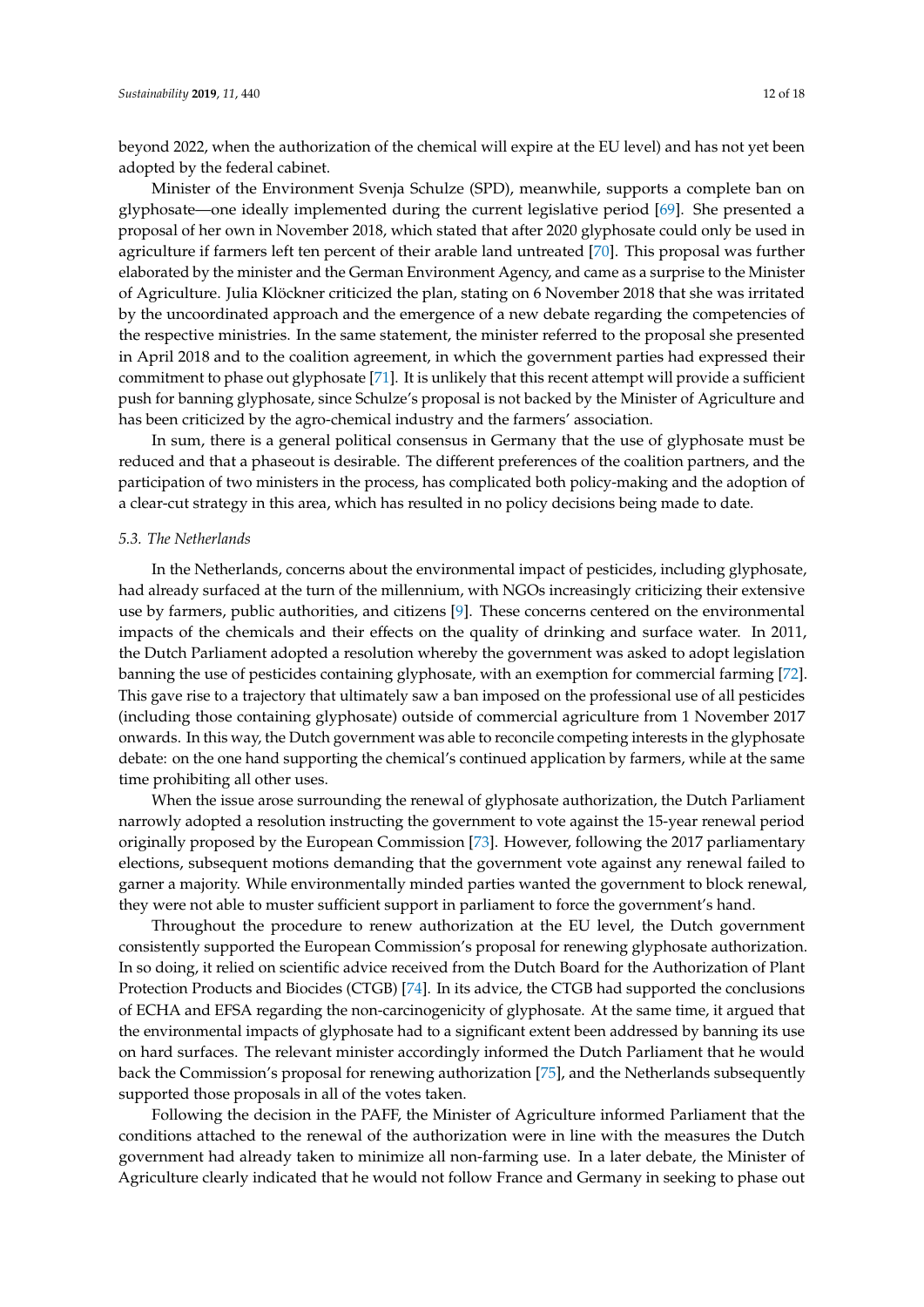the use of glyphosate entirely, especially because the authorization's renewal had been based upon a proper assessment by the relevant authorities [\[76\]](#page-17-6). As such, the vote on the renewal of the authorization did not radically change the policies of the Dutch government regarding glyphosate. On the contrary, it confirmed already existing policies whereby the chemical's use in farming is supported while all other applications are discouraged and banned, to the extent possible.

# *5.4. Summing Up*

In this section, we examined three member states that voted differently on the Commission's proposal to renew glyphosate authorization. Despite their contrasting positions during the vote in the PAFF and Appeal Committee, all three countries are facing similar challenges in the wake of the chemical's five-year renewal. In France, the member state most stridently opposed to the Commission's proposal, attempts to ban glyphosate have failed. While Germany is also committed to banning the substance, when it comes to actual policy-making the government has focused its efforts on strategies for restricting the chemical's use. Even these attempts have proven difficult to realize, however, given the parties' divergent positions on this issue; while the CDU and CSU support restrictions, the SPD seeks to ban glyphosate outright, which has resulted in two different policy approaches but no coherent and credible national strategy. Remarkably, both France and Germany are in the process of defining a regulatory regime that is already in place in the Netherlands. There, the government decided to minimize the use of glyphosate before the decision to renew authorization was reached at the EU level. The current policy regime in the Netherlands reflects an attempt by the government to reconcile disparate interests, as described by Lindblom [\[42,](#page-15-17)[43\]](#page-15-18). That said, it is notable that the country with the most restrictive regime has been the one to consistently vote in favor of the Commission's proposals in this area.

#### **6. Conclusions**

In the present study, we examined the renewal of glyphosate authorization in the EU and how the member states have reacted to this outcome. We have shown that the authorization's renewal was possible because the German Minister of Agriculture decided to trust the risk assessment prepared by the competent German authority [\[56\]](#page-16-7), which also provided the basis for renewing the authorization at the EU level. Bearing in mind that Germany acted as the rapporteur member state on this particular issue, one can understand that the minister in question was under high pressure. Voting against, or abstaining on, the proposal would have indicated that the minister did not trust the German Federal Institute for Risk Assessment. As we have shown in the prior analysis, the minister was ultimately willing to follow scientific advice, despite criticism concerning the impartiality of the risk assessments delivered and against the will of the Minister of the Environment.

As a next step, we examined how the member states have reacted to the renewal of glyphosate authorization. While differing in their preferred outcomes (a ban vs. restrictions), the member states analyzed here have all attained incremental policy change at best. This outcome is related to different preferences on the part of policy-makers, which result from their relationships with the agriculture sector and agro-chemical industry, as well as their trust in the risk assessments presented by EFSA, ECHA, and domestic agencies. Given this decision-making context, it does not come as a surprise that 'muddling through' scenarios have been observed. Surprisingly, however, the member state with the most elaborate regulatory approach currently in place—namely, the Netherlands—voted in favor of the various proposals presented by the European Commission with regard to the renewal of glyphosate authorization. From our analysis of the Dutch case, it is clear that the adopted approach caters to different interests. This explains why the application of glyphosate outside of agriculture was banned, whereas its use by commercial farmers remains untouched. The French and German governments did not even get this far, despite their more ambitious regulatory preferences regarding glyphosate.

The question of how to address glyphosate will remain on the political agenda of both the European Commission and its member states. One reason for this is the extension of the authorization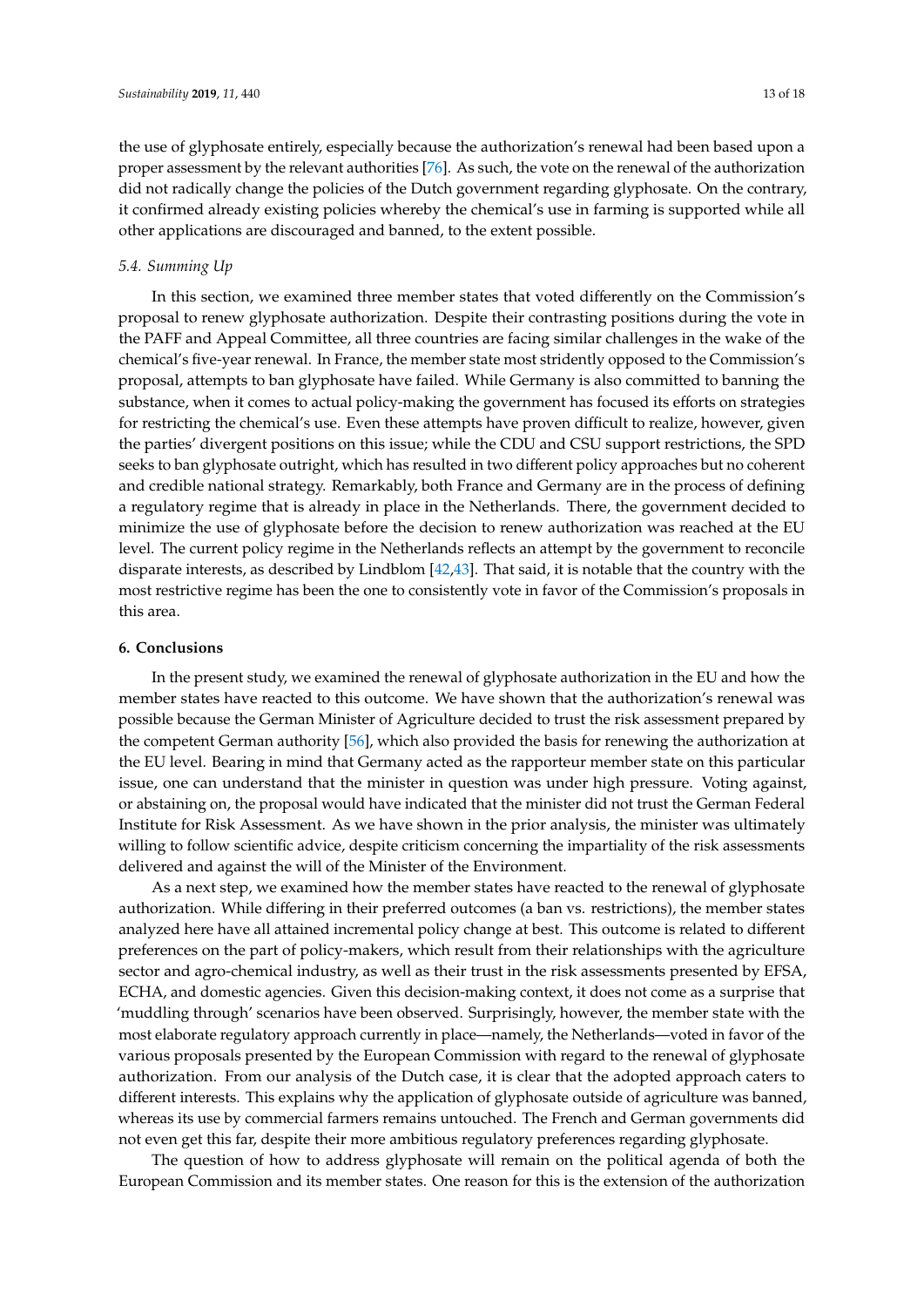for only five years, which means that the issue will reemerge once the end of that period approaches. Indeed, when taking the negative public opinion of glyphosate into account [\[24](#page-15-0)[,62\]](#page-16-13), it may be even more difficult to convince a qualified majority of member states that the authorization should be extended again. This could become particularly challenging once the United Kingdom—a member state that voted in favor of renewing the authorization—leaves the EU, as this departure would alter

Secondly, environmental and other interest groups are continuing to draw attention to this issue, and at a certain point policy-makers will have to react. Whereas environmentalists demand a complete ban on glyphosate, farmers' associations highlight the chemical's value for their industry; while there is a divide between organic and conventional farmers [\[77\]](#page-17-7), the latter account for the largest share of agriculture in EU member states and continue to rely heavily on glyphosate. Thirdly, a potential ban on the substance would provide a business opportunity for the producers of alternative products, and they will consequently strive to keep the glyphosate debate on the political agenda. This perspective is particularly interesting, as it could well be business interests themselves that eventually push through a ban on the chemical. After all, it was French President Macron who repeatedly stated that the future of glyphosate depends on the availability of a "credible alternative," as one could not leave farmers without a reliable solution [\[63\]](#page-16-14). Lastly, litigation in the United States will also serve to shape the European political agenda in this area [\[52\]](#page-16-3).

the power constellation in the PAFF and Appeal Committee.

Overall, the case of glyphosate demonstrates the need for a broader debate on what form agriculture should take in the future, and in what way it can be rendered more sustainable. We suggest that policy-makers reach out to the various stakeholder groups as well as the wider public and engage in an open dialogue about what is—and is not—possible and/or desirable. Concerning the future use of glyphosate, such a dialogue seems particularly needed now, as the clock is ticking when it comes to authorization and both farmers and consumers need to know what the future regulatory regime will look like. Given the EU member states' relative homogeneity, their experience grappling with the questions surrounding the chemical suggests that this will not be an easy issue to resolve. It also indicates that the debate is likely to be even more controversial beyond Europe. In this context, there is a need today for more and enhanced analyses of glyphosate [\[78\]](#page-17-8). We also invite future research to pay increased attention to SDG 2 and the political steps taken to promote more sustainable agriculture, and welcome further studies on the domestic national policy processes related to the regulation of glyphosate in the EU member states not covered by the present analysis. In the end, all member states will have to determine how best to address the substance in future, and what levels of uncertainty they are willing to accept concerning its potential hazards—both to humans and the environment.

**Author Contributions:** Conceptualization: J.T.; Methodology: J.T.; Resources: J.T. and H.L.; Data Curation: J.T. and H.L.; Formal Analysis: J.T. and H.L.; Validation: J.T. and H.L.; Visualization: J.T. and H.L.; Writing—Original Draft: J.T., H.L. and T.S.W.; Writing—Review and Editing: J.T., H.L. and T.S.W.; Project Administration: J.T.

**Funding:** All authors acknowledge financial support from the Deutsche Forschungsgemeinschaft within the Open Access Publishing program of the Baden-Württemberg Ministry of Science, Research and the Arts and from Ruprecht-Karls-Universität Heidelberg. H.L. acknowledges further support from the European Commission through the Erasmus+ program of the European Union. This support does not constitute an endorsement regarding the contents of the article, which solely reflects the views of the authors, and the Commission cannot be held responsible for any use that may be made of the information contained therein.

**Acknowledgments:** We thank Tiziano Gomiero and two anonymous reviewers for helpful comments on earlier drafts of this manuscript. We also acknowledge valuable research assistance provided by Nathan Rizzuto and Lucas Leopold.

**Conflicts of Interest:** The authors declare no conflicts of interest.

#### **References**

<span id="page-13-0"></span>1. Fleig, A.; Tosun, J. Political Parties' Rhetoric Signaling of Sustainable Development. *Sustain. Dev.* **2017**, *25*, 431–442. [\[CrossRef\]](http://dx.doi.org/10.1002/sd.1672)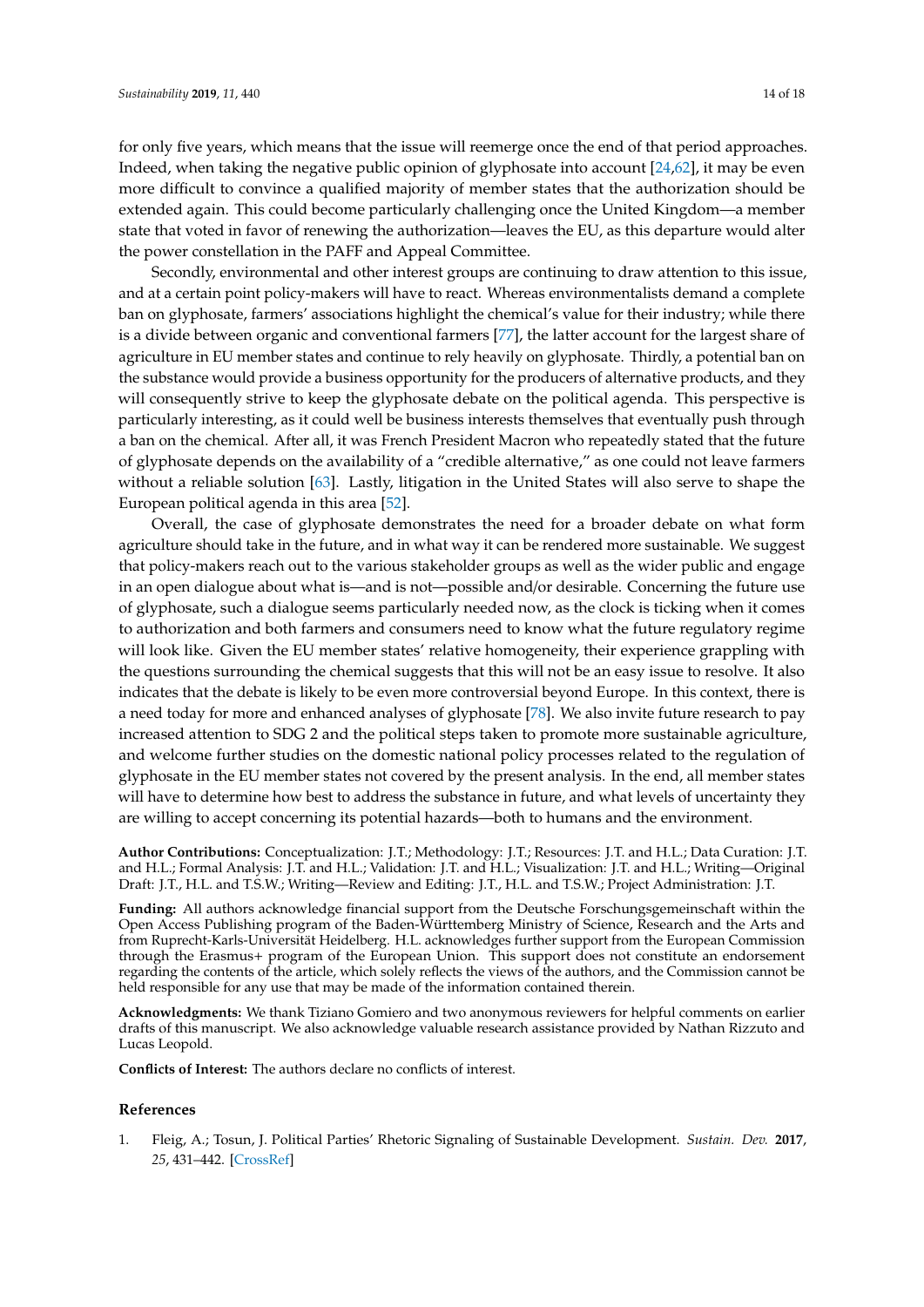- <span id="page-14-0"></span>2. Tosun, J.; Leininger, J. Governing the interlinkages between the sustainable development goals: Approaches to attain policy integration. *Glob. Chall.* **2017**, *1*, 1700036. [\[CrossRef\]](http://dx.doi.org/10.1002/gch2.201700036)
- <span id="page-14-1"></span>3. Griggs, D.; Stafford-Smith, M.; Gaffney, O.; Rockström, J.; Öhman, M.C.; Shyamsundar, P.; Steffen, W.; Glaser, G.; Kanie, N.; Noble, I. Policy: Sustainable development goals for people and planet. *Nature* **2013**, *495*, 305–307. [\[CrossRef\]](http://dx.doi.org/10.1038/495305a) [\[PubMed\]](http://www.ncbi.nlm.nih.gov/pubmed/23518546)
- <span id="page-14-2"></span>4. Godfray, C.; Beddington, J.; Crute, I.; Haddad, L.; Lawrence, D.; Muir, J.; Pretty, J.; Robinson, S.; Thomas, S.; Toulmin, C. Food security: The challenge of feeding nine billion people. *Science* **2010**, *27*, 812–818. [\[CrossRef\]](http://dx.doi.org/10.1126/science.1185383) [\[PubMed\]](http://www.ncbi.nlm.nih.gov/pubmed/20110467)
- 5. Foley, J.A.; Ramankutty, N.; Brauman, K.A.; Cassidy, E.S.; Gerber, J.S.; Johnston, M.; Mueller, N.D.; O'Connell, C.; Ray, D.K.; West, P.C.; et al. Solutions for a Cultivated Planet. *Nature* **2011**, *478*, 337–342. [\[CrossRef\]](http://dx.doi.org/10.1038/nature10452)
- <span id="page-14-3"></span>6. Conway, G. *One Billion Hungry: Can We Feed the World*; Cornell University Press: Ithaca, NY, USA, 2012.
- <span id="page-14-4"></span>7. Gomiero, T. Are Biofuels an Effective and Viable Energy Strategy for Industrialized Societies? A Reasoned Overview of Potentials and Limits. *Sustainability* **2015**, *7*, 8491–8521. [\[CrossRef\]](http://dx.doi.org/10.3390/su7078491)
- <span id="page-14-5"></span>8. *Status of the World's Soil Resources (SWSR)*; Main Report; Food and Agriculture Organization of the United Nations and Intergovernmental Technical Panel on Soils: Rome, Italy, 2015. Available online: [http:](http://www.fao.org/3/a-i5199e.pdf) //[www.fao.org](http://www.fao.org/3/a-i5199e.pdf)/3/a-i5199e.pdf (accessed on 15 January 2019).
- <span id="page-14-6"></span>9. PBL. *Evaluatie van de Nota Duurzame Gewasbescherming*; Planbureau voor de Leefomgeving: Den Haag, The Netherlands, 2012.
- <span id="page-14-7"></span>10. Gomiero, T.; Pimentel, D.; Paoletti, M.G. Is there a need for a more sustainable agriculture? *Crit. Rev. Plant. Sci.* **2011**, *30*, 6–23. [\[CrossRef\]](http://dx.doi.org/10.1080/07352689.2011.553515)
- <span id="page-14-8"></span>11. Gomiero, T. Soil Degradation, Land Scarcity and Food Security: Reviewing a Complex Challenge. *Sustainability* **2016**, *8*, 281. [\[CrossRef\]](http://dx.doi.org/10.3390/su8030281)
- <span id="page-14-9"></span>12. Nelson, G.C.; Valin, H.; Sands, R.D.; Havlík, P.; Ahammad, H.; Deryng, D.; Elliott, J.; Fujimori, S.; Hasegawa, T.; Heyhoe, E.; et al. Climate change effects on agriculture: Economic responses to biophysical shocks. *Proc. Natl. Acad. Sci. USA* **2014**, *111*, 3274–3279. [\[CrossRef\]](http://dx.doi.org/10.1073/pnas.1222465110)
- <span id="page-14-10"></span>13. Trockenheit in Heilbronn-Franken Wasserentnahme auf dem Prüfstand. Available online: https://www.swr.de/swraktuell/baden-wuerttemberg/heilbronn/[Trockenheit-in-Heilbronn-Franken-](https://www.swr.de/swraktuell/baden-wuerttemberg/heilbronn/Trockenheit-in-Heilbronn-Franken-Wasserentnahme-auf-dem-Prueftsand,trockenheit-106.html)[Wasserentnahme-auf-dem-Prueftsand,trockenheit-106.html](https://www.swr.de/swraktuell/baden-wuerttemberg/heilbronn/Trockenheit-in-Heilbronn-Franken-Wasserentnahme-auf-dem-Prueftsand,trockenheit-106.html) (accessed on 14 January 2019).
- <span id="page-14-11"></span>14. Feindt, P.H. Policy-learning and environmental policy integration in the Common Agricultural Policy, 1973–2003. *Public Admin.* **2010**, *88*, 296–314. [\[CrossRef\]](http://dx.doi.org/10.1111/j.1467-9299.2010.01833.x)
- <span id="page-14-12"></span>15. Candel, J.J.; Pereira, L. Towards integrated food policy: Main challenges and steps ahead. *Environ. Sci. Policy* **2017**, *73*, 89–92. [\[CrossRef\]](http://dx.doi.org/10.1016/j.envsci.2017.04.010)
- <span id="page-14-13"></span>16. Howells, M.; Rogner, H.H. Water-energy nexus: Assessing integrated systems. *Nat. Clim. Chang.* **2014**, *4*, 246–247. [\[CrossRef\]](http://dx.doi.org/10.1038/nclimate2180)
- <span id="page-14-14"></span>17. Tosun, J.; Lang, A. Policy integration: Mapping the different concepts. *Policy Stud.* **2017**, *38*, 553–570. [\[CrossRef\]](http://dx.doi.org/10.1080/01442872.2017.1339239)
- <span id="page-14-15"></span>18. Alons, G. Environmental policy integration in the EU's common agricultural policy: Greening or greenwashing? *J. Eur. Public Policy* **2017**, *24*, 1604–1622. [\[CrossRef\]](http://dx.doi.org/10.1080/13501763.2017.1334085)
- <span id="page-14-16"></span>19. International Agency for Research on Cancer (IARC). Glyphosate. IARC Monographs 2018. Available online: https://[monographs.iarc.fr](https://monographs.iarc.fr/wp-content/uploads/2018/06/mono112-10.pdf)/wp-content/uploads/2018/06/mono112-10.pdf (accessed on 14 January 2019).
- <span id="page-14-17"></span>20. Myers, J.P.; Antoniou, M.N.; Blumberg, B.; Carroll, L.; Colborn, T.; Everett, L.G.; Hansen, M.; Landrigan, P.J.; Lanphear, B.P.; Mesnage, R.; et al. Concerns over use of glyphosate-based herbicides and risks associated with exposures: A consensus statement. *Environ. Health* **2016**, *15*. [\[CrossRef\]](http://dx.doi.org/10.1186/s12940-016-0117-0) [\[PubMed\]](http://www.ncbi.nlm.nih.gov/pubmed/26883814)
- <span id="page-14-18"></span>21. Mesnage, R.; Séralini, G.E. Multidisciplinary approaches to evaluate pesticide effects on health and environment. *Front. Public Health* **2018**, *6*, 268. [\[CrossRef\]](http://dx.doi.org/10.3389/fpubh.2018.00268) [\[PubMed\]](http://www.ncbi.nlm.nih.gov/pubmed/30283769)
- <span id="page-14-19"></span>22. Mühlböck, M.; Tosun, J. Responsiveness to different national interests: Voting behaviour on genetically modified organisms in the council of the European Union. *J. Common Mark. Stud.* **2018**, *56*, 385–402. [\[CrossRef\]](http://dx.doi.org/10.1111/jcms.12609)
- <span id="page-14-20"></span>23. Kaeding, M.; Hardacre, A. The European Parliament and the Future of Comitology after Lisbon. *Eur. Law J.* **2013**, *19*, 382–403. [\[CrossRef\]](http://dx.doi.org/10.1111/eulj.12029)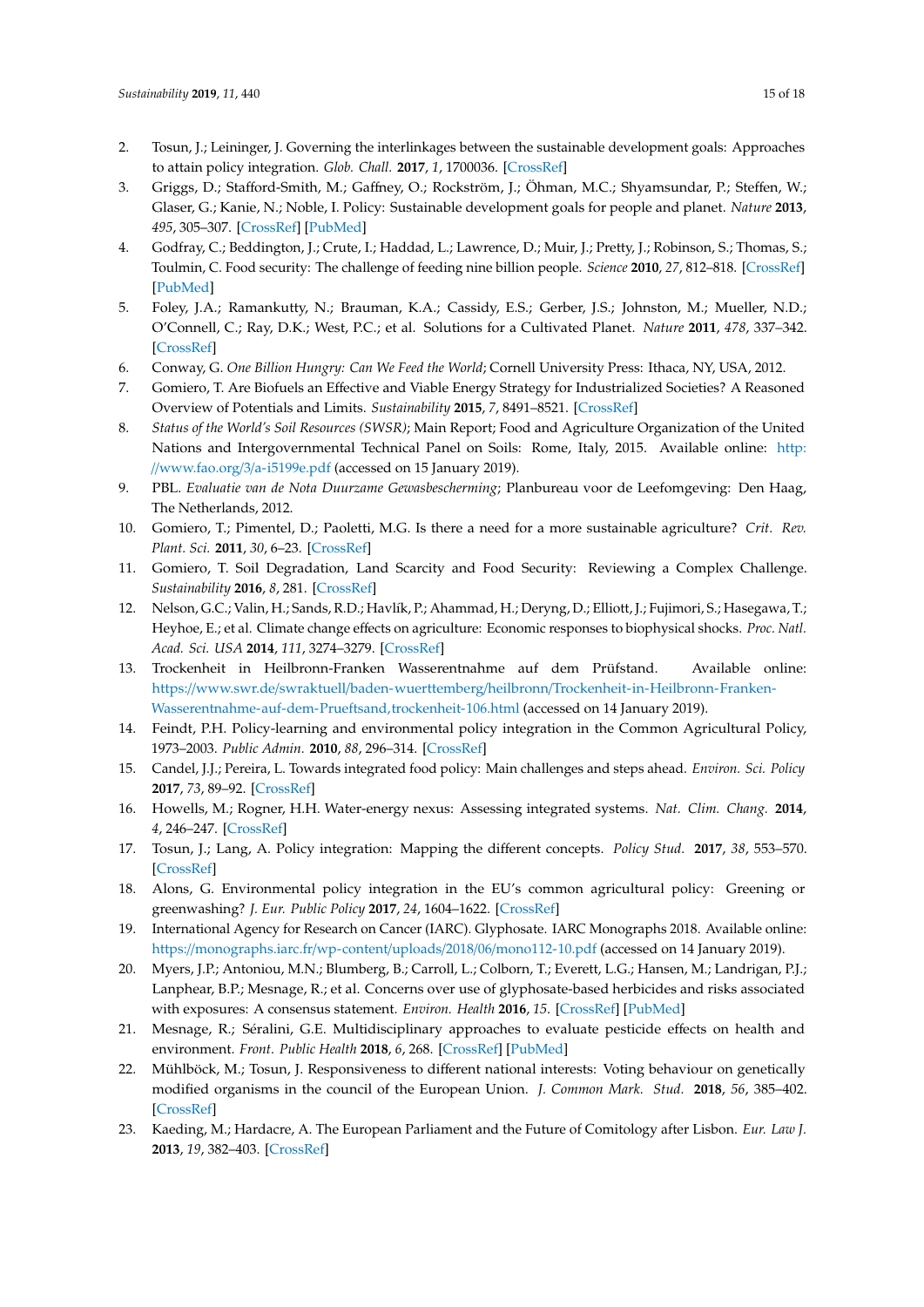- <span id="page-15-0"></span>24. European Commission. *Communication from the Commission on the European Citizens' Initiative "Ban Glyphosate and Protect People and the Environment from Toxic Pesticides"*; C(2017) 8414 Final; European Commission: Strasbourg, France, 2017.
- 25. Hartung, U.; Schaub, S. The Regulation of Genetically Modified Organisms on a Local Level: Exploring the Determinants of Cultivation Bans. *Sustainability* **2018**, *10*, 3392. [\[CrossRef\]](http://dx.doi.org/10.3390/su10103392)
- <span id="page-15-1"></span>26. Tosun, J.; Hartung, U. Decentralising competences in multi-level systems: Insights from the regulation of genetically modified organisms. *West. Eur. Politics* **2018**, *41*, 803–823. [\[CrossRef\]](http://dx.doi.org/10.1080/01402382.2017.1395253)
- <span id="page-15-2"></span>27. Sabalza, M.; Miralpeix, B.; Twyman, R.M.; Capell, T.; Christou, P. EU legitimizes GM crop exclusion zones. *Nat. Biotechnol.* **2011**, *29*, 315–317. [\[CrossRef\]](http://dx.doi.org/10.1038/nbt.1840) [\[PubMed\]](http://www.ncbi.nlm.nih.gov/pubmed/21478843)
- <span id="page-15-3"></span>28. Skogstad, G. Contested accountability claims and GMO regulation in the European Union. *J. Common Mark. Stud.* **2011**, *49*, 895–915. [\[CrossRef\]](http://dx.doi.org/10.1111/j.1468-5965.2010.02166.x)
- <span id="page-15-4"></span>29. Herring, R.; Paarlberg, R. The political economy of biotechnology. *Annu. Rev. Resour. Econ.* **2016**, *8*, 397–416. [\[CrossRef\]](http://dx.doi.org/10.1146/annurev-resource-100815-095506)
- <span id="page-15-5"></span>30. Unterweger, J. Ethics and Pesticides: The Precautionary Principle as Illustrated by Glyphosate. In *The Role of Integrity in the Governance of the Commons*; Westra, L., Gray, J., Gottwald, F.-T., Eds.; Springer: Cham, Switzerland, 2017; pp. 215–223.
- <span id="page-15-6"></span>31. European Commission. *Communication from the Commission on the Precautionary Principle*; Office for Official Publications of the European Communities: Luxembourg, 2000.
- <span id="page-15-7"></span>32. Tosun, J. How the EU handles uncertain risks: Understanding the role of the precautionary principle. *J. Eur. Public Policy* **2013**, *20*, 1517–1528. [\[CrossRef\]](http://dx.doi.org/10.1080/13501763.2013.834549)
- <span id="page-15-8"></span>33. Wiese, A.; Schulte, M.; Theuvsen, L.; Steinmann, H.H. Interactions of glyphosate use with farm characteristics and cropping patterns in Central Europe. *Pest Manag. Sci.* **2018**, *74*, 1155–1165. [\[CrossRef\]](http://dx.doi.org/10.1002/ps.4542) [\[PubMed\]](http://www.ncbi.nlm.nih.gov/pubmed/28150381)
- <span id="page-15-9"></span>34. Landrigan, P.J.; Belpoggi, F. The need for independent research on the health effects of glyphosate-based herbicides. *Environ. Health* **2018**, *17*, 51. [\[CrossRef\]](http://dx.doi.org/10.1186/s12940-018-0392-z) [\[PubMed\]](http://www.ncbi.nlm.nih.gov/pubmed/29843729)
- <span id="page-15-10"></span>35. Baumgartner, F.R.; Berry, J.M.; Hojnacki, M.; Leech, B.; Kimball, D.C. *Lobbying and Policy Change: Who Wins, Who Loses, and Why*; University of Chicago Press: Chicago, IL, USA, 2009.
- <span id="page-15-11"></span>36. Hoff, A.; Lelieveldt, H.; Van der Does, R. A biased rapporteur or politics as usual? Reassessing the balance of interests in the EU food information labelling case. *J. Eur. Public Policy* **2016**, *23*, 296–313. [\[CrossRef\]](http://dx.doi.org/10.1080/13501763.2015.1051095)
- <span id="page-15-12"></span>37. Wesseler, J. Perspective: Regulation of pest and disease control strategies and why (many) economists are concerned. *Pest Manag. Sci.* **2018**. [\[CrossRef\]](http://dx.doi.org/10.1002/ps.5204) [\[PubMed\]](http://www.ncbi.nlm.nih.gov/pubmed/30216628)
- <span id="page-15-13"></span>38. An Open Letter to European Policymakers and Elected Officials. Available online: https://[www.nfuonline.](https://www.nfuonline.com/uk-unions-open-letter/) com/[uk-unions-open-letter](https://www.nfuonline.com/uk-unions-open-letter/)/ (accessed on 14 January 2019).
- <span id="page-15-14"></span>39. Tahmasebi, B.K.; Alebrahim, M.T.; Roldán-Gómez, R.A.; da Silveira, H.M.; de Carvalho, L.B.; Alcántara-de la Cruz, R.; De Prado, R. Effectiveness of alternative herbicides on three Conyza species from Europe with and without glyphosate resistance. *Crop. Prot.* **2018**, *112*, 350–355. [\[CrossRef\]](http://dx.doi.org/10.1016/j.cropro.2018.06.021)
- <span id="page-15-15"></span>40. Brugnach, M.; Dewulf, A.R.P.J.; Henriksen, H.J.; Van der Keur, P. More is not always better: Coping with ambiguity in natural resources management. *J. Environ. Manag.* **2011**, *92*, 78–84. [\[CrossRef\]](http://dx.doi.org/10.1016/j.jenvman.2010.08.029) [\[PubMed\]](http://www.ncbi.nlm.nih.gov/pubmed/20884113)
- <span id="page-15-16"></span>41. Howlett, M.; Mukherjee, I.; Woo, J.J. From tools to toolkits in policy design studies: The new design orientation towards policy formulation research. *Policy Politics* **2015**, *43*, 291–311. [\[CrossRef\]](http://dx.doi.org/10.1332/147084414X13992869118596)
- <span id="page-15-17"></span>42. Lindblom, C. The Science of 'Muddling Through'. *Public Admin. Rev.* **1959**, *19*, 79–88. [\[CrossRef\]](http://dx.doi.org/10.2307/973677)
- <span id="page-15-19"></span><span id="page-15-18"></span>43. Lindblom, C. Still Muddling, Not Yet Through. *Public Admin. Rev.* **1979**, *39*, 517–526. [\[CrossRef\]](http://dx.doi.org/10.2307/976178)
- 44. Bäcklund, P.; Mäntysalo, R. Agonism and institutional ambiguity: Ideas on democracy and the role of participation in the development of planning theory and practice-the case of Finland. *Plan. Theory* **2010**, *9*, 333–350. [\[CrossRef\]](http://dx.doi.org/10.1177/1473095210373684)
- <span id="page-15-20"></span>45. Fragen und Antworten zu Glyphosat. Available online: https://www.bmel.de/DE/[Landwirtschaft](https://www.bmel.de/DE/Landwirtschaft/Pflanzenbau/Pflanzenschutz/_Texte/DossierPflanzenschutzmittel.html?notFirst=true&docId=5305986#doc5305986bodyText13)/ Pflanzenbau/Pflanzenschutz/\_Texte/[DossierPflanzenschutzmittel.html?notFirst](https://www.bmel.de/DE/Landwirtschaft/Pflanzenbau/Pflanzenschutz/_Texte/DossierPflanzenschutzmittel.html?notFirst=true&docId=5305986#doc5305986bodyText13)=true&docId=5305986# [doc5305986bodyText13](https://www.bmel.de/DE/Landwirtschaft/Pflanzenbau/Pflanzenschutz/_Texte/DossierPflanzenschutzmittel.html?notFirst=true&docId=5305986#doc5305986bodyText13) (accessed on 14 January 2019).
- <span id="page-15-21"></span>46. Deutscher Bundestag. *Glyphosat. Ausarbeitung PE 6–3000–80*/*15*; Deutscher Bundestag: Berlin, Germany, 2015.
- <span id="page-15-22"></span>47. EFSA. *Conclusion on the Peer Review of the Pesticide Risk Assessment of the Active Substance Glyphosate*; EFSA: Parma, Italy, 2015.
- <span id="page-15-23"></span>48. Frequently Asked Questions: Glyphosate. Available online: https://[ec.europa.eu](https://ec.europa.eu/food/sites/food/files/plant/docs/pesticides_faq_glyphosate_20170719_final.pdf)/food/sites/food/files/plant/ docs/[pesticides\\_faq\\_glyphosate\\_20170719\\_final.pdf](https://ec.europa.eu/food/sites/food/files/plant/docs/pesticides_faq_glyphosate_20170719_final.pdf) (accessed on 14 January 2019).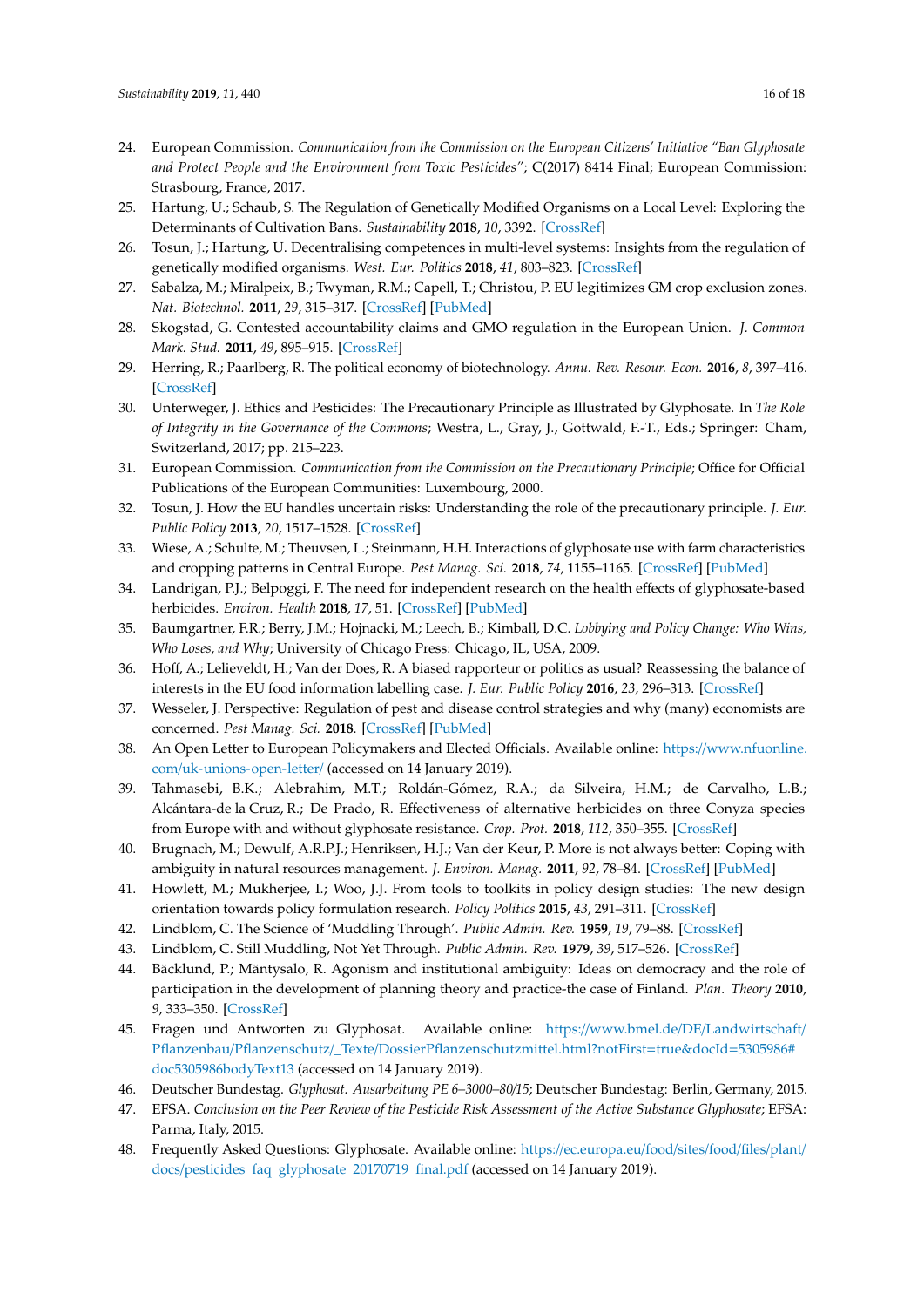- <span id="page-16-0"></span>49. EU Weed-Killer Evidence 'Written by Monsanto'. Available online: https://[euobserver.com](https://euobserver.com/environment/137741)/environment/ [137741](https://euobserver.com/environment/137741) (accessed on 14 January 2019).
- <span id="page-16-1"></span>50. ECHA. *General Report 2017*; ECHA: Helsinki, Finland, 2017.
- <span id="page-16-2"></span>51. EFSA. *Peer Review of the Pesticide Risk Assessment of the Potential Endocrine Disrupting Properties of Glyphosate*; EFSA: Parma, Italy, 2017.
- <span id="page-16-3"></span>52. Mastenbroek, E. Fulfilling High Hopes? The Legitimacy Potential of the European Citizens' Initiative. *Open Political Sci.* **2018**, *1*, 75–92. [\[CrossRef\]](http://dx.doi.org/10.1515/openps-2018-0004)
- <span id="page-16-4"></span>53. European Parliament Resolution of 24 October 2017 on the Draft Commission Implementing Regulation Renewing the Approval of the Active Substance Glyphosate in Accordance with Regulation (EC) No 1107/2009 of the European Parliament and of the Council Concerning the Placing of Plant Protection Products on the Market, and Amending the Annex to Implementing Regulation (EU) No 540/2011 (D053565-01–2017/2904(RSP)). 2017. Available online: http://[www.europarl.europa.eu](http://www.europarl.europa.eu/sides/getDoc.do?pubRef=-//EP//NONSGML+TA+P8-TA-2017-0395+0+DOC+PDF+V0//EN)/sides/getDoc.do? pubRef=-//EP//NONSGML+TA+[P8-TA-2017-0395](http://www.europarl.europa.eu/sides/getDoc.do?pubRef=-//EP//NONSGML+TA+P8-TA-2017-0395+0+DOC+PDF+V0//EN)+0+DOC+PDF+V0//EN (accessed on 14 January 2019).
- <span id="page-16-5"></span>54. Agra-Europe. *AGRA FACTS. No. 83-17*; Agra-Europe: Brussels, Belgium, 2017.
- <span id="page-16-6"></span>55. German Vote Swings EU Decision on 5-Year Glyphosate Renewal. Available online: https://[euobserver.com](https://euobserver.com/environment/140042)/ [environment](https://euobserver.com/environment/140042)/140042 (accessed on 14 January 2019).
- <span id="page-16-7"></span>56. Bundeslandwirtschaftsminister Christian Schmidt zu Gast in Rendsburg. Available online: https://www.bauern.sh/aktuelles/details/news/[bundeslandwirtschaftsminister-christian-schmidt-zu](https://www.bauern.sh/aktuelles/details/news/bundeslandwirtschaftsminister-christian-schmidt-zu-gast-in-rendsburg.html)[gast-in-rendsburg.html](https://www.bauern.sh/aktuelles/details/news/bundeslandwirtschaftsminister-christian-schmidt-zu-gast-in-rendsburg.html) (accessed on 14 January 2019).
- <span id="page-16-8"></span>57. Schmidts Ministerium Hat Glyphosat-Alleingang Monatelang Vorbereitet. Available online: https://www.sueddeutsche.de/politik/[streit-um-unkrautvernichter-minister-schmidt-hat-glyphosat](https://www.sueddeutsche.de/politik/streit-um-unkrautvernichter-minister-schmidt-hat-glyphosat-alleingang-monatelang-geplant-1.3769947)[alleingang-monatelang-geplant-1.3769947](https://www.sueddeutsche.de/politik/streit-um-unkrautvernichter-minister-schmidt-hat-glyphosat-alleingang-monatelang-geplant-1.3769947) (accessed on 14 January 2019).
- <span id="page-16-9"></span>58. Macron Says Glyphosate to Be Banned in France within Three Years. Available online: https://www.reuters.com/article/us-eu-health-glyphosate/[france-says-farmers-exempt-from-glyphosate](https://www.reuters.com/article/us-eu-health-glyphosate/france-says-farmers-exempt-from-glyphosate-ban-when-no-alternative-idUSKBN1FE2C6)[ban-when-no-alternative-idUSKBN1FE2C6](https://www.reuters.com/article/us-eu-health-glyphosate/france-says-farmers-exempt-from-glyphosate-ban-when-no-alternative-idUSKBN1FE2C6) (accessed on 14 January 2019).
- <span id="page-16-10"></span>59. France Says Farmers Exempt from Glyphosate Ban when No Alternative. Available online: https://www.reuters.com/article/us-eu-health-glyphosate/[france-says-farmers-exempt-from-glyphosate](https://www.reuters.com/article/us-eu-health-glyphosate/france-says-farmers-exempt-from-glyphosate-ban-when-no-alternative-idUSKBN1FE2C6)[ban-when-no-alternative-idUSKBN1FE2C6](https://www.reuters.com/article/us-eu-health-glyphosate/france-says-farmers-exempt-from-glyphosate-ban-when-no-alternative-idUSKBN1FE2C6) (accessed on 15 January 2019).
- <span id="page-16-11"></span>60. Agra-Europe. *AGRA FACTS. No. 02-18*; Agra-Europe: Brussels, Belgium, 2018.
- <span id="page-16-12"></span>61. France 'Committed' to Glyphosate Herbicide Ban Despite Parliamentary Rebuff. Available online: https://www.euronews.com/2018/05/29/[france-committed-to-glyphosate-herbicide-ban-despite](https://www.euronews.com/2018/05/29/france-committed-to-glyphosate-herbicide-ban-despite-parliamentary-rebuff)[parliamentary-rebu](https://www.euronews.com/2018/05/29/france-committed-to-glyphosate-herbicide-ban-despite-parliamentary-rebuff)ff (accessed on 15 January 2019).
- <span id="page-16-13"></span>62. Comment le Glyphosate Empoisonne la vie de Deputes LRM. Available online: [https:](https://www.lemonde.fr/politique/article/2018/10/18/comment-le-glyphosate-empoisonne-la-vie-des-deputes-lrm_5371079_823448.html) //www.lemonde.fr/politique/article/2018/10/18/[comment-le-glyphosate-empoisonne-la-vie-des-deputes](https://www.lemonde.fr/politique/article/2018/10/18/comment-le-glyphosate-empoisonne-la-vie-des-deputes-lrm_5371079_823448.html)[lrm\\_5371079\\_823448.html](https://www.lemonde.fr/politique/article/2018/10/18/comment-le-glyphosate-empoisonne-la-vie-des-deputes-lrm_5371079_823448.html) (accessed on 15 January 2019).
- <span id="page-16-14"></span>63. Assemblée Nationale. *Amendement No. 1570*; Assemblée Nationale: Paris, France, 2018.
- <span id="page-16-15"></span>64. Assemblée Nationale. *Amendement No. 198*; Assemblée Nationale: Paris, France, 2018.
- <span id="page-16-16"></span>65. French Assembly Rejects Glyphosate Ban for Second Time. Available online: https://[www.connexionfrance.](https://www.connexionfrance.com/French-news/French-National-Assembly-rejects-total-glyphosate-ban-for-second-time-this-year) com/French-news/[French-National-Assembly-rejects-total-glyphosate-ban-for-second-time-this-year](https://www.connexionfrance.com/French-news/French-National-Assembly-rejects-total-glyphosate-ban-for-second-time-this-year) (accessed on 14 January 2019).
- <span id="page-16-17"></span>66. Glyphosate: L'Etat Lance un Site Pour Pousser les Agriculteurs à en Sortir. Available online: http://www.lefigaro.fr/flash-eco/2018/11/22/[97002-20181122FILWWW00162-glyphosate-l-etat-lance](http://www.lefigaro.fr/flash-eco/2018/11/22/97002-20181122FILWWW00162-glyphosate-l-etat-lance-un-site-pour-pousser-les-agriculteurs-a-en-sortir.php)[un-site-pour-pousser-les-agriculteurs-a-en-sortir.php](http://www.lefigaro.fr/flash-eco/2018/11/22/97002-20181122FILWWW00162-glyphosate-l-etat-lance-un-site-pour-pousser-les-agriculteurs-a-en-sortir.php) (accessed on 14 January 2019).
- <span id="page-16-18"></span>67. Hendricks und Schmidt Sprechen Sich Nach Glyphosat-Streit Aus. Available online: http://[www.spiegel.de](http://www.spiegel.de/politik/ausland/glyphosat-barbara-hendricks-und-christian-schmidt-sprechen-sich-aus-a-1181168.html)/ politik/ausland/[glyphosat-barbara-hendricks-und-christian-schmidt-sprechen-sich-aus-a-1181168.html](http://www.spiegel.de/politik/ausland/glyphosat-barbara-hendricks-und-christian-schmidt-sprechen-sich-aus-a-1181168.html) (accessed on 14 January 2019).
- <span id="page-16-19"></span>68. CDU, CDU and SPD. *Ein neuer Aufbruch für Europa—Eine neue Dynamik für Deutschland—Ein neuer Zusammenhalt für unser Land. Koalitionsvertrag zwischen CDU, CSU und SPD 19. Legislaturperiode*; CDU, CDU and SPD: Berlin, Germany, 2018.
- <span id="page-16-20"></span>69. Julia Klöckner will Glyphosat-Verbot in Privatgärten und Parks. Available online: [https:](https://www.tagesspiegel.de/politik/umstrittenes-unkrautgift-julia-kloeckner-will-glyphosat-verbot-in-privatgaerten-und-parks/21183434.html) //www.tagesspiegel.de/politik/[umstrittenes-unkrautgift-julia-kloeckner-will-glyphosat-verbot-in](https://www.tagesspiegel.de/politik/umstrittenes-unkrautgift-julia-kloeckner-will-glyphosat-verbot-in-privatgaerten-und-parks/21183434.html)[privatgaerten-und-parks](https://www.tagesspiegel.de/politik/umstrittenes-unkrautgift-julia-kloeckner-will-glyphosat-verbot-in-privatgaerten-und-parks/21183434.html)/21183434.html (accessed on 14 January 2019).